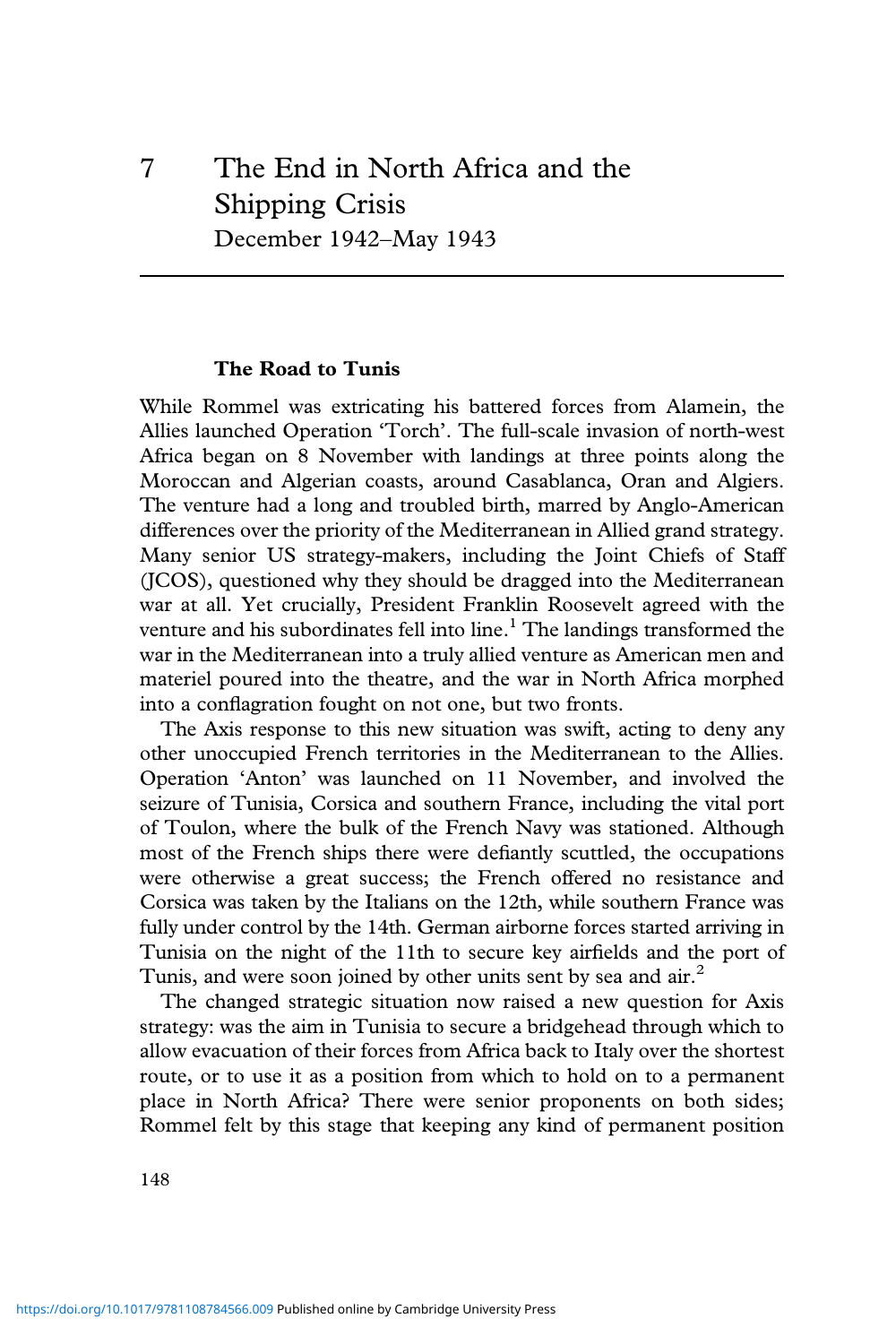in North Africa was no longer possible and requested preparations for evacuation, much to Hitler's fury. General Jodl, Chief of OKW's Operations Staff, favoured holding a strong bridgehead, stating that 'North Africa, being the approach to Europe, must be held at all costs', a view that was echoed by Mussolini in his instructions to Rommel. For his part, Hitler held the fantastical view that the build-up in Tunisia offered a base from which to launch a decisive westward offensive to drive the Allies back into the sea, before then focusing on the Eighth Army once more.<sup>3</sup> Ultimately Axis strategy crystallised around a rather vaguely defined aim of holding a position in Tunisia, and the ideas of either a breakout or evacuation seem to have received no serious consideration. General Walter Nehring was initially given command of Axis units in Tunisia in November, and early in December, they were given the rather grandiose title of Fifth Panzer Army. His orders from Kesselring were to expand the bridgehead and delay the Allies by conducting an 'active defence'. Kesselring later relieved him of command on 8 December, replacing him with Hans von Arnim, whose task remained the same.<sup>4</sup>

Whereas previously anti-shipping operations had been given a prominent position in British priorities in order to degrade the *Panzerarmee* and aid the war in Libya and Egypt, now new sea lanes were opened up between Italy and Tunisia. As the Eighth Army reclaimed Cyrenaica, the need to refocus on the Tunisian routes was recognised at both the strategic and operational level, and, given the westward shift in focus, Malta was once again the best-positioned base for such forces. After a brief diversion of some aircraft to cover the Malta convoy of Operation 'Stoneage', the COS were in complete agreement that all Malta-based aircraft, now replenished with supplies, should focus their efforts solely on attacking shipping to Tunisia.<sup>5</sup> They communicated this view to the theatre-commanders on 22 November: 'It is evident that if the First and Eighth Armies are to achieve speedy and decisive victory, the objective of prime importance at the present time must be the stoppage of sea borne supplies to Tunisia and Tripolitania.' Tedder was clear that Malta must be exploited fully for this purpose, something which the theatre commanders assured him they were in the process of implementing, albeit with some difficulty.<sup>6</sup>

Churchill was also quick to urge Portal to dedicate greater air power resources to the task, by transferring more medium and heavy bombers to the theatre to attack the primary destination ports at Tunis and Bizerte. In addition, he advocated sending more torpedo aircraft to attack the shipping directly at sea. Portal concurred, as did Pound.<sup>7</sup> Discussions in Whitehall on the issue of torpedo aircraft had been ignited after Cunningham complained directly to Pound about the need for a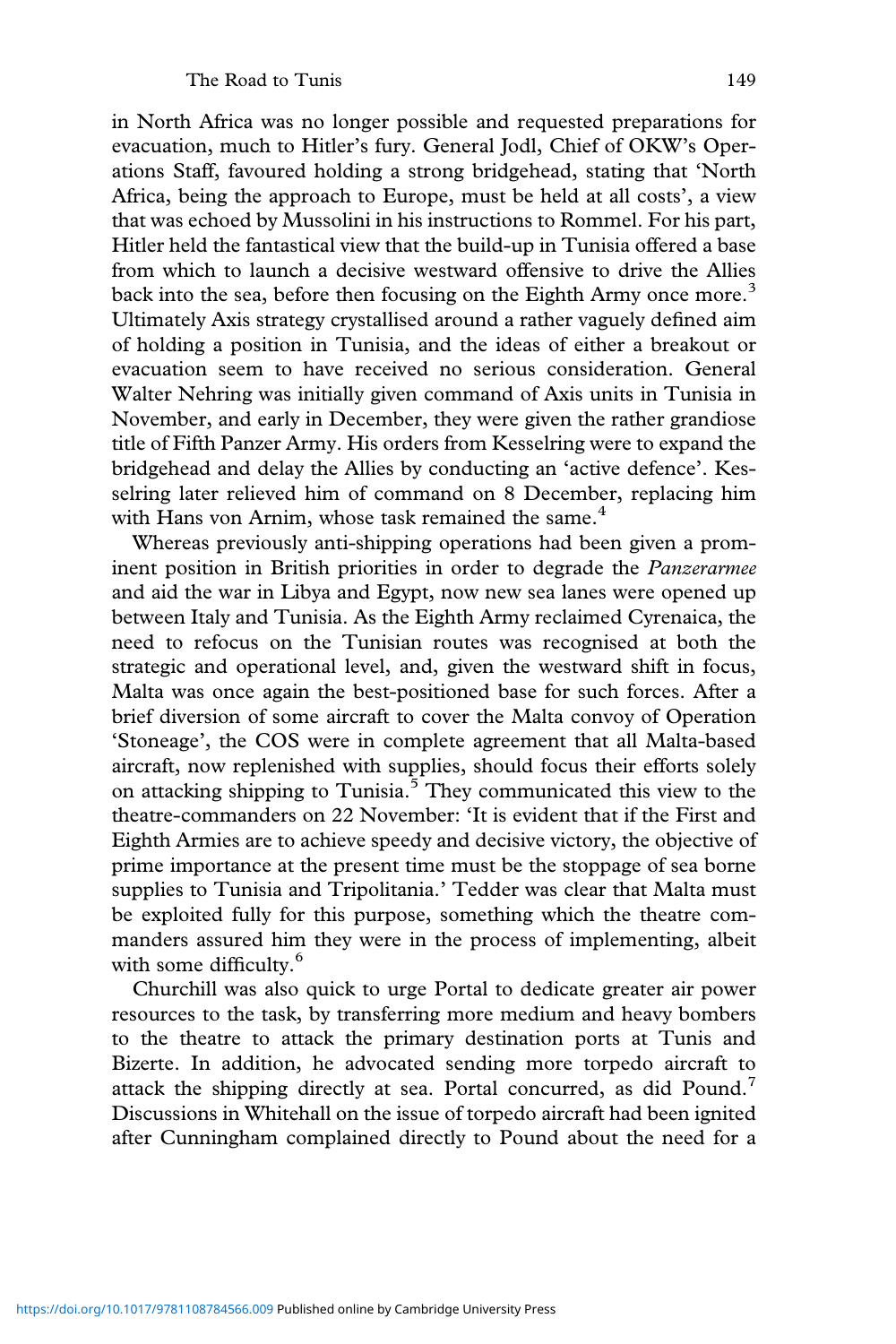more powerful air striking force to interdict the Tunisian routes.<sup>8</sup> As a result, twelve additional Wellington bombers, capable of either port bombing or direct attacks, were sent to Malta in late November, while Churchill also approved the relocation of two more Wellington squadrons from Bomber Command to north-west Africa in early December. Space was made at the island's facilities for these new arrivals by the transfer of Beaufort torpedo bombers to airfields near Bône in north-east Algeria. From here, the shorter-range Beauforts would be better placed to attack the Tunisian routes, while additional Beaufighters were also sent there from the UK.<sup>9</sup> A 'sink at sight' zone was also approved in November that declared the whole western basin an 'operational zone' for Allied submarines. This included the waters off southern France, Corsica and near Spain, so long as Spanish territorial waters were not infringed. The move allowed the use of submarines to disrupt Axis sea communications in a broad sense – with Tunisia, with Corsica and to discourage Spanish trade with Italy.<sup>10</sup> Finally, Force K was reestablished at Malta in late November after renewed pressure from Churchill, boasting three cruisers and four destroyers with the express aim of hunting down convoys. Another task force, Force Q, was based at Bône with the same purpose and a similar strength. $^{11}$ 

These changes were due to both Allied recognition of the growing importance of the Tunisian routes, and also intelligence that indicated the rate of Axis build-up in Tunisia during November. A report by the Joint Intelligence Committee suggested that a daily average of 1,000 men and 100 vehicles had been bought across by air and sea, although they were in a disorganised state and likely only capable of limited offensive action. On hearing this, Churchill expressed irritation that it had been allowed to happen.<sup>12</sup> British intelligence also correctly identified at the end of November that Tunis and Bizerte had become the main Axis destination ports, with Tripoli only receiving very restricted service. They expected, correctly, that use of Tripoli would only decrease further over time. Based on this information, the decision was made to focus all efforts on the Tunisian routes.<sup>13</sup>

After this recognition, the Tunisian routes overtook those to Tripoli in Allied targeting priority in December. This was a shift in focus that was soon mirrored in changes by the Axis. On 24 December, they declared Tripoli was closed to direct shipping from Italy, meaning all trans-Mediterranean shipping had to go to Tunisia. Tripoli could only receive whatever was sent from Tunisia by coastal shipping and submarine.<sup>14</sup> This decision reflected the realities of the Axis position, as they undertook a complete withdrawal from Libya. Rommel had been forced to retire from his temporary position around El Agheila on 12 December thanks to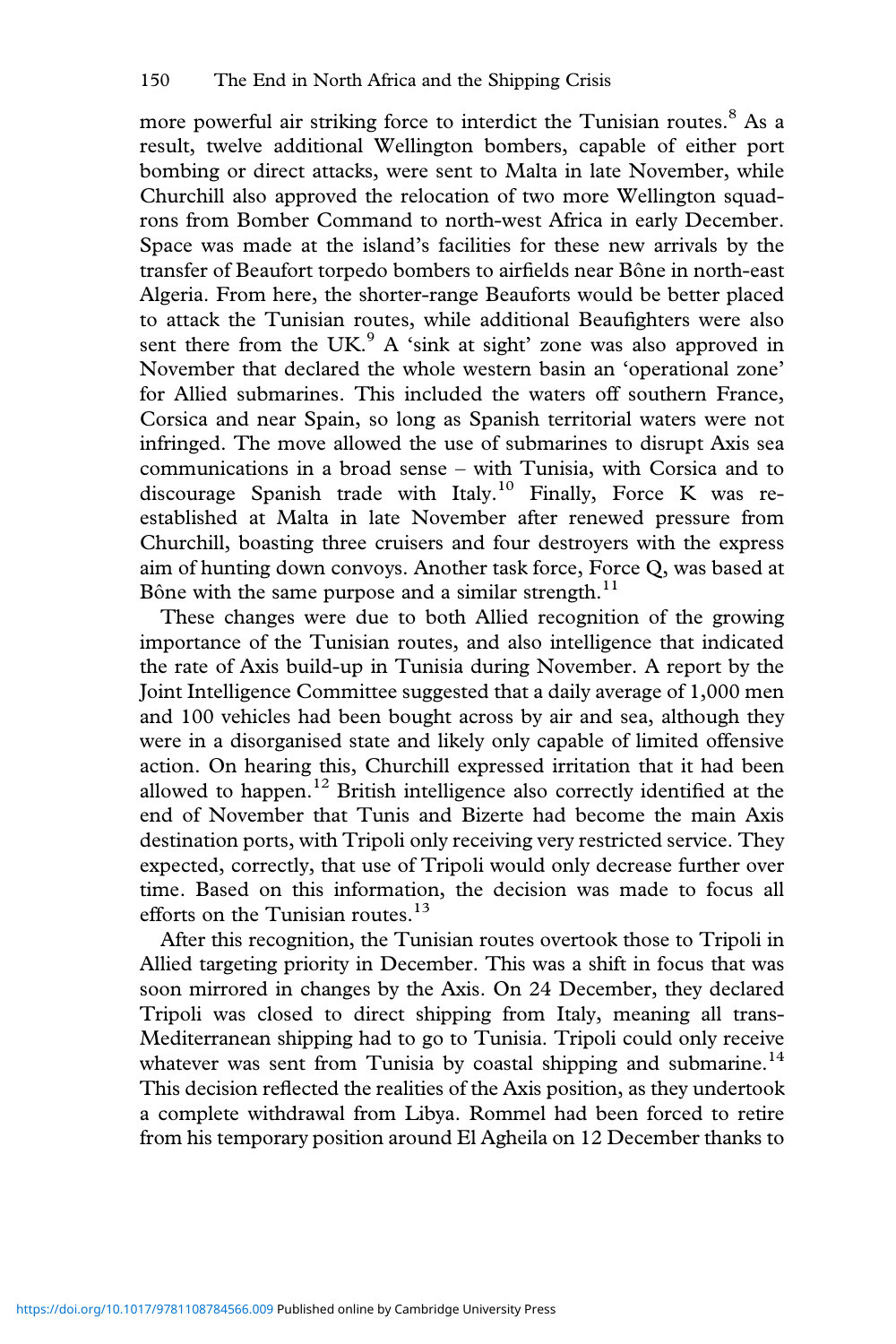a lack of fuel making any prospective defence realistically impossible. He had hoped to begin a full-scale withdrawal on the night of 5 December, but the lack of fuel was so severe that it was impossible at that point. Instead, a phased retirement began with Italian infantry units on the 7th. By 19 December the first units were back at the temporary defensive line at Buerat in Tripolitania. They had crossed the central region of Libya in a week with minimal fuel, and narrowly avoided encirclement from the vanguard of the Eighth Army with the help of local counterattacks and a liberal sprinkling of mines. By 29 December, the entirety of the *Panzerarmee* was behind the Buerat line as Montgomery, now at the end of his own elongated supply chain, once again embarked on a programme of methodical build-up and preparation.

It was only on 2 January that Rommel was finally given the permission that he had so desperately sought: to fall back (albeit slowly) to the much more defensible terrain of south-eastern Tunisia, around Gabes. After implementing a phased withdrawal, Tripoli was abandoned on 22 January in the face of a two-pronged British advance. The *Panzerarmee* took whatever supplies they could with them and left the port with demolitions only partially completed. By 26 January, most of the slower-moving Italian and German infantry units were already in Tunisia at the nowreinforced 'Mareth Line', the site of old French frontier defences. Rommel's few remaining Italian and German tanks, supported by small numbers of other armoured vehicles and motorised infantry, continued to act as a rearguard, and the last remnants of 15th Panzer only left Libya on 15 February. Battered, shorn of supplies and very low on tanks and vehicles, the *Panzerarmee* had nevertheless escaped. Rommel's reward for this remarkable feat was to be informed that he would be placed in command of 'Army Group Africa', the new unified command for all Axis forces in Tunisia.<sup>15</sup> He was replaced as head of the *Panzerarmee*, later renamed First Italian Army, by the Italian General Giovanni Messe. Reorganisation at operational-level command took place among the Allies as well. American General Dwight Eisenhower was installed as the Supreme Allied Commander in North Africa, at the head of the newly created Allied Forces Headquarters.

By 1943, the war in North Africa was thus solely confined to Tunisia, as Army Group Africa sought to conduct its 'active defence' on two fronts, against General Kenneth Anderson's Anglo-American First Army in the west, and Montgomery's Eighth Army in the south-east. The Axis 'active defence' had begun almost immediately after 'Torch', with Nehring quick to launch a counterattack westward against the advancing Allies. It succeeded in first halting the most advanced elements twelve miles from the vital city of Tunis on 27 November, before forcing them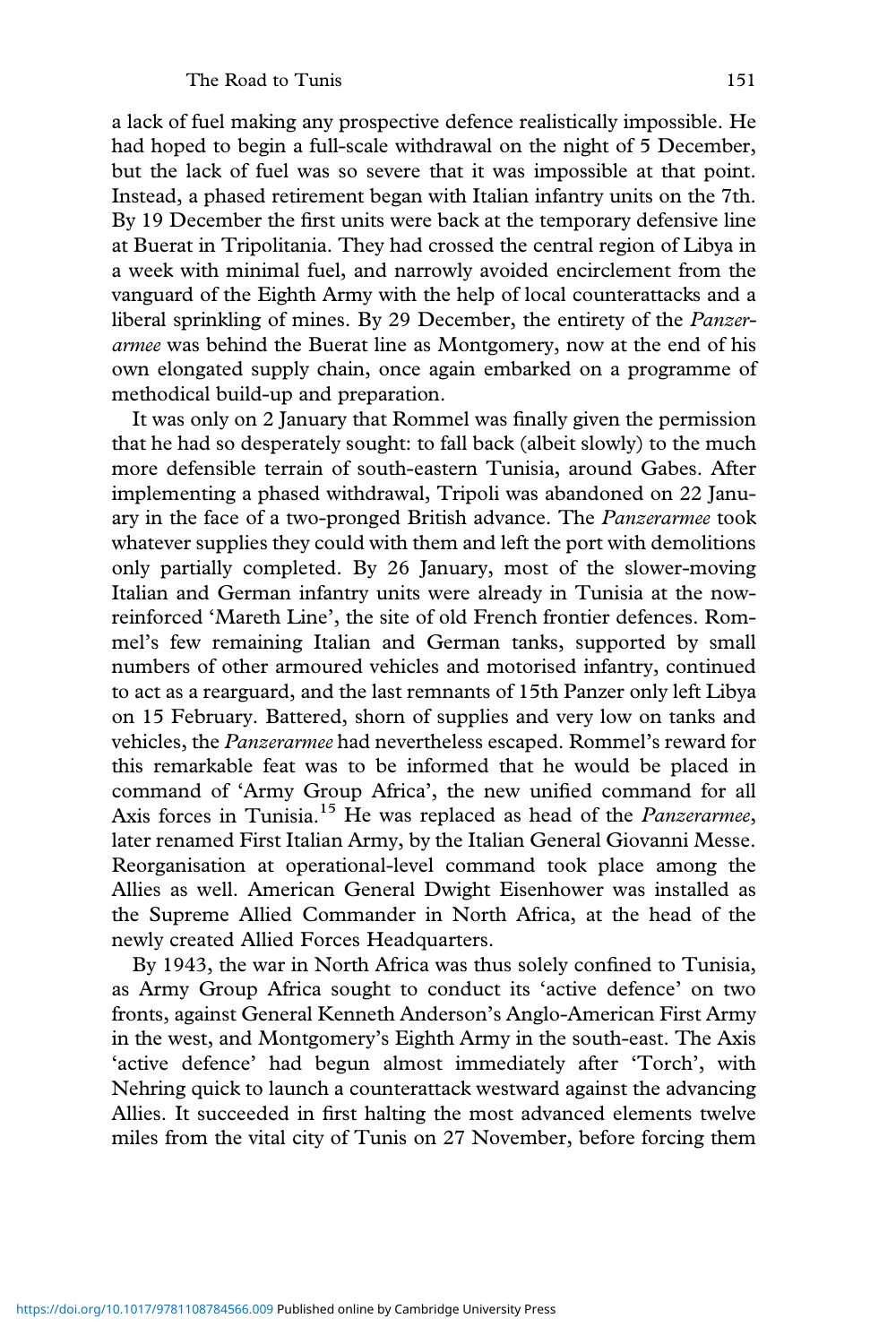back to a more stable position further west on the night of 10 December. First Army spent the remainder of the year attempting poorly coordinated ineffectual attacks, and stalemate reigned in the north as the rainy season set in.<sup>16</sup> To the south-east, Rommel looked to conduct his own 'active defence', but was struggling to organise it in the manner that he wished.

As the remainder of the *Panzerarmee* withdrew to the Mareth Line, Rommel first launched attacks into central Tunisia against the First Army, combining elements of both the *Panzerarmee* and Fifth Panzer Army. The results were the Axis seizing the Fäid Pass on 30 January, and delivering a bloody nose to the Allies at Sidi Bou Zid and the Kasserine Pass in February. Although the Axis powers themselves had suffered unwelcome losses, these efforts had unified their front, halted the possibility of an Allied breakthrough in central Tunisia and bought time. At the end of February, Rommel asked his two army commanders, von Arnim and Messe, for their appreciations of the situation. Both agreed that it was hopeless to try and defend a front of 625 kilometres with just 120,000 men and 150 panzers in the face of 210,000 Allied troops and over 1,200 tanks. Getting sufficient supplies to sustain more than 350,000 men over such a widely dispersed area would be impossible. Rommel agreed, and saw withdrawal to a much shorter front as essential, yet this represented something of a deadly Catch-22. Shortening the front would ease the overland supply difficulty but would simultaneously remove all depth from their defensive position, cede important airfields to the enemy and expose them to increased air attack. Rommel maintained that withdrawal was the best and indeed only option. His repeated requests, however, were rebuffed by both Kesselring and Hitler.<sup>17</sup>

On 9 March, Rommel flew out of Tunisia to try and personally persuade Hitler to reconsider. Little did he know that Hitler, Mussolini and Keitel had just agreed that Tunisian territory should be held for as long as possible as a buffer while the defences in Italy were strengthened in preparation for the next Allied move. Despite the degrading situation on the ground, both Hitler and Mussolini continued to agree on the need to hold as much Tunisian ground as possible in March. Hitler even made the nonsensical claim that keeping the Axis forces there supplied by sea should be easy, citing a highly unfair comparison with the German campaign in Norway in 1940. He felt it only required greater efforts to be made by the Italian Navy and Merchant Marine, and streamlining of the supply organisation. Accordingly, he sent the new C-in-C of the German Navy, Karl Dönitz, to Italy in an attempt to 'fix' this problem.<sup>18</sup> Clearly, although there were still differences among the senior Axis leadership, overall perceptions of Tunisia had shifted towards those of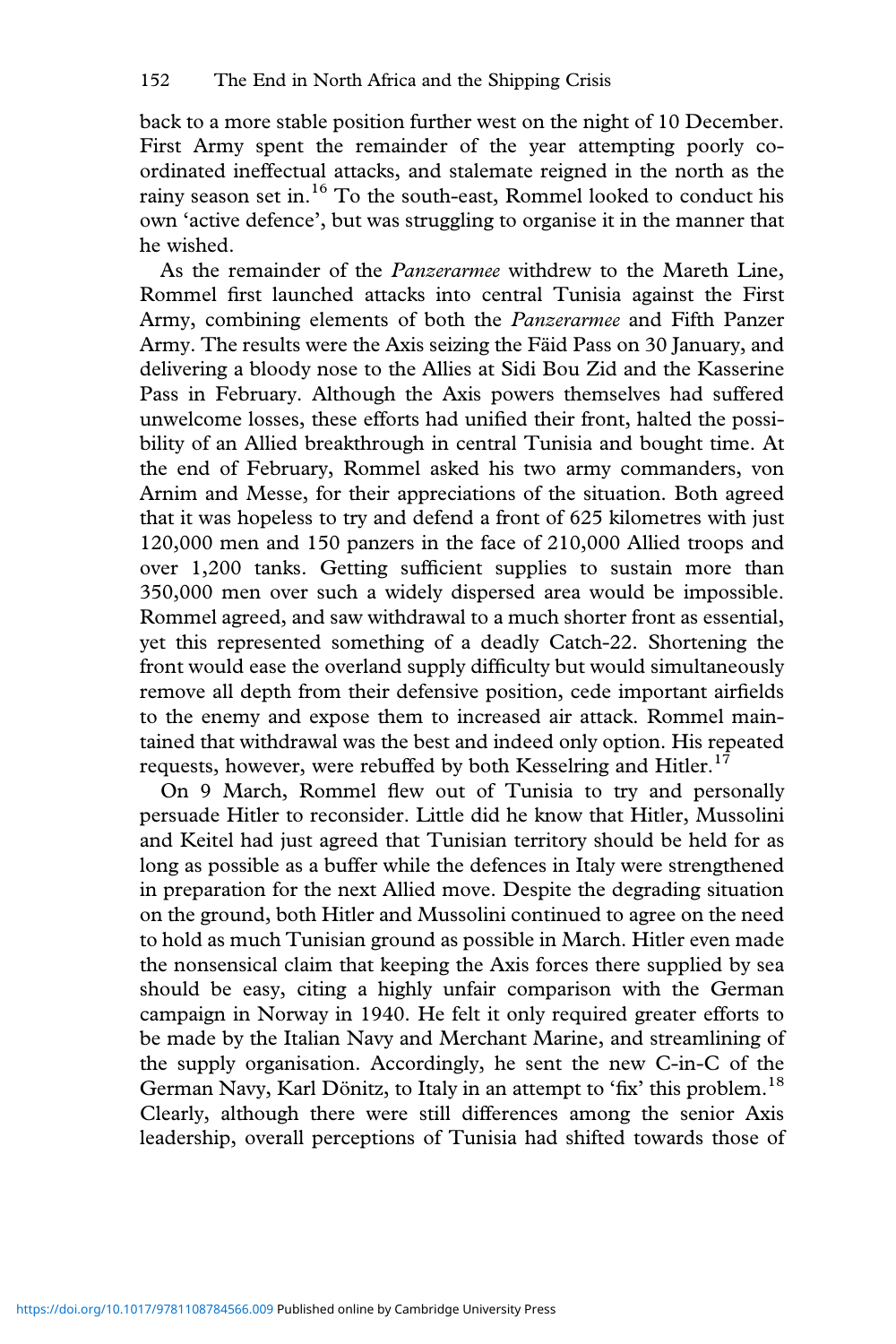near-inevitable final defeat. In spite of this, the Allies were finding the campaign there a very hard slog, and recognised the need to intensify anti-shipping efforts to aid the war on land.

The Allied political leaders and their military staffs had convened at a major conference at Casablanca in January, to discuss future strategy. One of the outcomes of the conference was an agreement, including grudging acceptance from the American JCOS, was for an Allied landing on Sicily, following completion of the Tunisian campaign.<sup>19</sup> As planning staffs prepared for Operation 'Husky' and earmarked resources, Eisenhower sounded a note of caution to Churchill in February regarding problems of training and sufficient landing craft. He also warned that the clearance of Tunisia required a 'major operation', and an expedited build-up of force and supplies but that the Tunisian campaign could not be rushed. Bringing forward an attack by the Eighth Army on the Mareth Line to a date earlier than 15 March would not be possible, and overall, he felt the destruction of Army Group Africa would not be achievable before the end of April.<sup>20</sup> He was to be proven right.

Eisenhower's telegram drew an immediate reaction of anger from Churchill over what he perceived as pessimism, but it also persuaded the Allies to expedite reinforcements for the fight in Tunisia, not just those to prepare for Husky.<sup>21</sup> It also led to a further intensification of focus on the Tunisian routes. Eisenhower had already warned in January that the volume of supplies and reinforcements reaching the enemy was 'a matter of grave concern. Unless this can be materially and immediately reduced, the situation both here and in Eighth Army area will deteriorate without doubt.' He urged yet more reinforcement of reconnaissance and torpedo aircraft, which should be based in north-east Algeria. $^{22}$  The combined COS agreed that it would be 'worth heavy air losses if a substantial proportion of the merchant shipping can be sunk', and a fresh squadron of FAA Albacores was ferried to Algeria by aircraft carrier as a first step. $23$ 

In order to foster a more co-ordinated use of Allied air power, a new theatre-level combined Mediterranean Air Command was created, with the experienced Tedder at its head. This organisation would sit atop both RAF Middle East and the newly created Northwest African Air Force. Allied airmen, including many in north-west Africa who were new to the theatre, were made aware of the importance of the anti-shipping role when Tedder set out a list of six objectives for Allied air power. Number three outlined the importance of attacking enemy shipping at sea and in port, as well as bombing both ports of departure and arrival.<sup>24</sup> Similarly, Bomber Command agreed to increase the number of raids against targets in northern Italy, including the port of La Spezia, which housed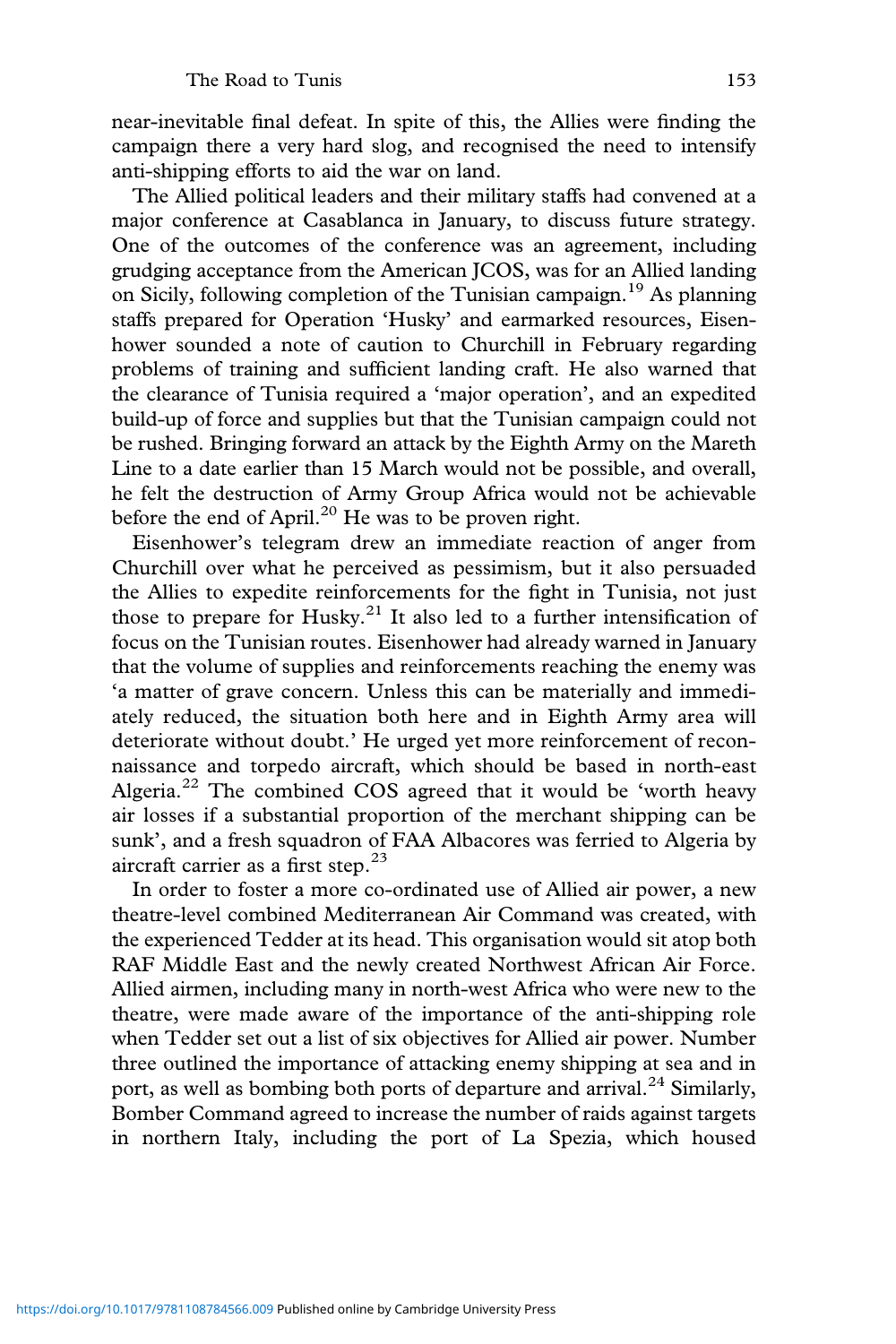important shipbuilding and repair yards, as well as having become the main base for Italian capital ships. Overall, with an influx of new resources and new airfields available, 1943 saw a great increase in the bombing of southern European ports compared to 1942.<sup>25</sup>

As Allied aircraft, submarines and surface forces descended on the Tunisian sea lanes in an ever more concentrated effort into early spring, the offensive on land also restarted. The Germans had launched their last notable offensives, Operation 'Ochsenkopf' and 'Capri', in late February and early March. The former was an attempt to mount a spoiling attack in the north-west against Anderson's First Army and involved sending much of their best remaining armour, along with infantry and air support, against a natural defensive position in the mountainous terrain around Sidi Nsir. Although it succeeded in taking ground and pushing the frontline further away from Tunis and Bizerte, it fizzled out in early March a long way short of its stated objective at Beja. The losses suffered by the Axis were intolerable, amounting to 90 per cent of the tanks used, including some of the new heavy Tigers. The ground lost was promptly retaken by the Allies in early April. 'Capri' was an abortive frontal assault from the Mareth Line against an Eighth Army forewarned by intelligence, which ran into massed firepower and included the loss of fifty-five tanks for no gain, instead hastening the end of the Mareth Line position.<sup>26</sup> These efforts marked the end of any proactive Axis activity in Tunisia and were followed by the final Allied offensives to end the campaign.

Von Arnim had received orders from Comando Supremo that the Mareth Line must be held 'to the last', despite the vastly overstretched front. Yet in his orders to Messe, von Arnim stressed the importance of the defence, but also that a withdrawal would be allowed under his express orders.<sup>27</sup> After a week of preparatory air attacks on the line, the Eighth Army's assault began on the night of 16 March with Operation 'Pugilist'. Combining a frontal assault with a 'left hook' to flank the line, this successfully broke into the enemy positions before stalling. The follow-up Operation 'Supercharge II' was launched on 25 March and quickly took key heights and broke through the line in several places. With the position now completely untenable, Messe ordered a withdrawal on 28 March, which saw a retreat forty miles north to Wadi Akarit, the last natural defensive barrier against access to the coastal plain of Tunisia from the south.<sup>28</sup>

The Axis withdrawal had left them with a much-constricted foothold in northern Tunisia and allowed the two Allied armies to link up in a continuous front for the first time. The Allied emphasis was now on concluding the Tunisian campaign as quickly and effectively as possible,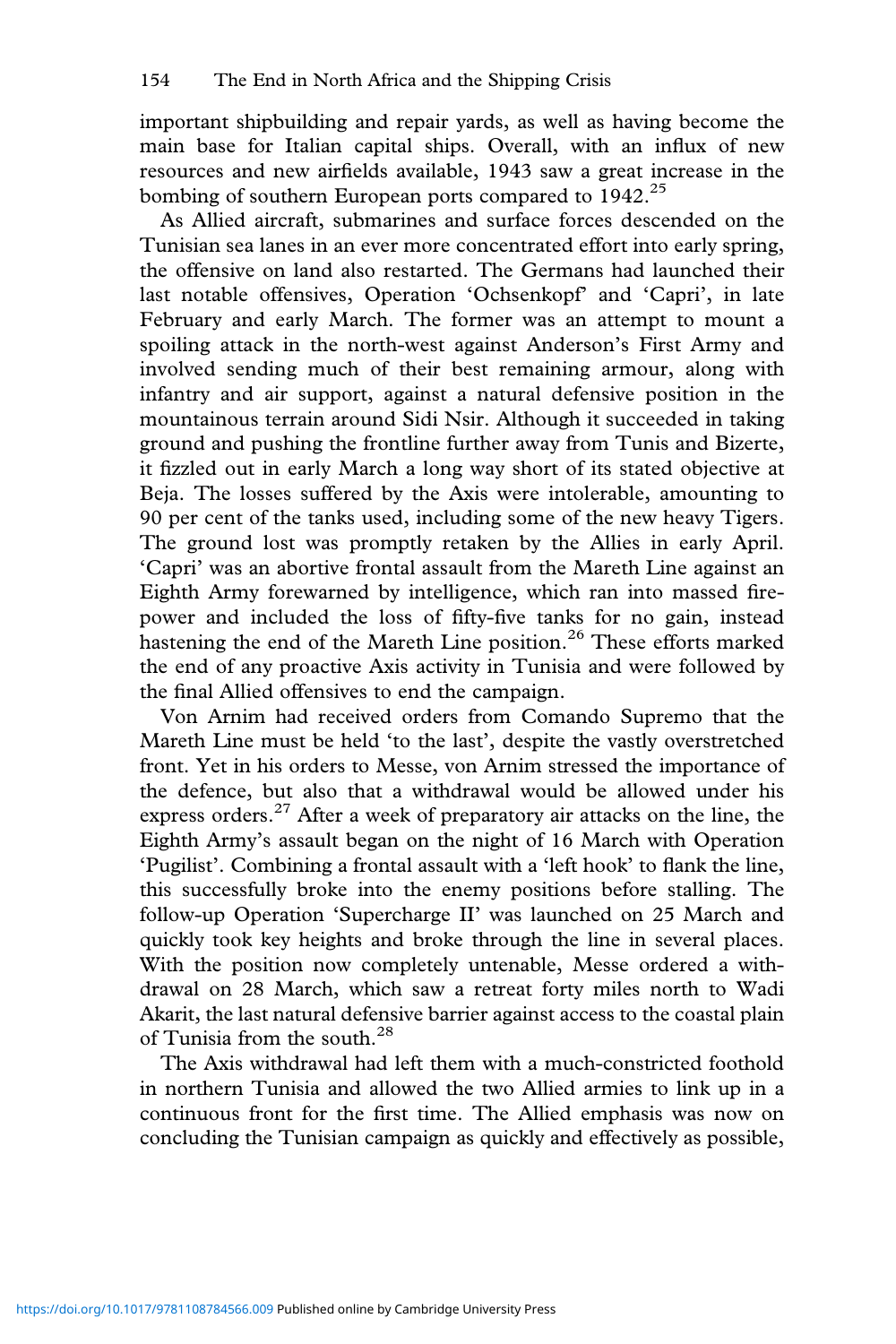by securing victory on land and ensuring that there was no escape by the Axis forces back to mainland Europe.<sup>29</sup> All available means were to be used for interdiction of shipping to ensure there was no let-up in Army Group Africa's logistical crisis. As the Allies prepared for their final offensives, the Northwest African Air Force was issued with four key priorities, two of which were 'To disrupt the enemy's supply lines by air and sea' and 'To use every available aircraft to attack shipping or air transport if the enemy attempted a Dunkirk.' It was with this support that the Eighth Army launched its new assault on Wadi Akarit on 6 April, pushing the Axis back to Enfidaville, even further north. From 22 April, as part of Operation 'Vulcan', Anderson's First Army attacked all along its front. Although it met with fierce resistance in places, Axis positions were soon breached under the weight of superior land and air power. With the campaign clearly drawing to a close, some of the Allied antishipping efforts were in fact redirected against supplies to Sicily and Sardinia in late April, which represented potential future targets for invasion.<sup>30</sup> British troops entered Tunis, and American forces Bizerte, on 7 May, depriving the Axis of their two main ports. At the same time, Admiral Cunningham ordered the commencement of Operation 'Retribution', a series of intensified naval and air patrols in the straits to catch any attempted evacuation. He did so with the now famous Nelsonian line, 'Sink, burn, destroy. Let nothing pass.'<sup>31</sup>

Over 12–13 May, the remaining Axis forces bottled up in the Cape Bon peninsula surrendered. Accounts of the final number of prisoners vary but the most commonly cited total is around 250,000–275,000. The vast number is even larger than those who finally laid down their arms at Stalingrad earlier in the year, earning the moment the moniker 'Tunisgrad'.<sup>32</sup> The war in North Africa had finally ended.

## **'La rotta della morte': Anti-shipping Operations, December 1942–May 1943**

From December onwards, the contribution to sinkings was shared much more between the different arms, as demonstrated by Table 7.1. Aircraft and submarines continued to be the main protagonists but there was a much-increased role for surface vessels, and a small but consistent contribution through mining. Having been formed at Bône in late November, Force Q quickly managed a spectacular success. On the night of 1–2 December, guided by intelligence and reconnaissance aircraft that illuminated the target convoys with flares, it struck a convoy of four merchant ships and three escorts. In a short but frantic night action, all four merchant ships, totalling 7,800 tons, were sent to the bottom along with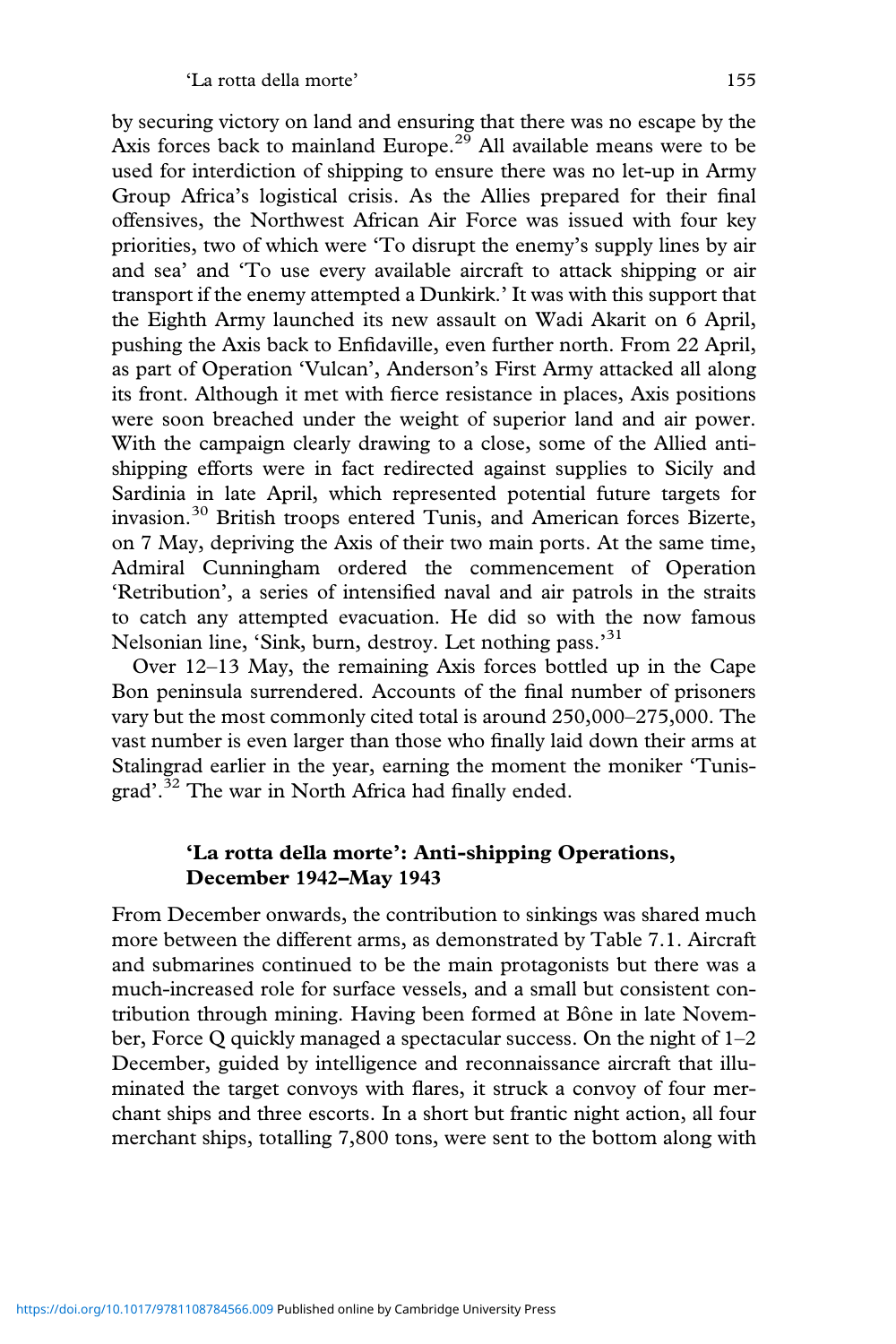|          | Surface vessel | Submarine | Aircraft   | Mine     | Shared   | Total       |
|----------|----------------|-----------|------------|----------|----------|-------------|
| December | 5/8,382        | 16/37,198 | 21/29,846  | 5/10,350 | 3/10,761 | 50/96,537   |
| January  | 13/15,223      | 30/39,873 | 13/41,605  | 3/14,383 | 1/6, 107 | 60/117,191  |
| February | 0/0            | 29/52,259 | 28/44,433  | 3/1,734  | 0/0      | 60/98,426   |
| March    | 2/6,912        | 43/49,873 | 46/68,776  | 2/145    | 0/0      | 93/125,706  |
| April    | 5/9,944        | 32/53,630 | 53/63,020  | 3/664    | 3/11,904 | 96/139,162  |
| May      | 4/5,344        | 19/14,129 | 94/101,086 | 1/3,099  | 0/0      | 118/123,658 |

Table 7.1 *Numbers/tonnage of Axis shipping sunk, December 1942–May 1943*

*Source*: Calculated from TNA AIR 20/9598, Table 3: 'Analysis of Enemy Merchant Shipping Sunk by all Causes, Scuttled, Captured or Surrendered in the Mediterranean'; Röhwer, *Allied Submarine Attacks*.

an escorting destroyer. The success was greatly aided by the advantage of SIGINT and RDF, but also by superior night-fighting tactics and clever use of flash-less munitions to extend the confusion for the Italian escorts once battle was joined.<sup>33</sup>

The ships of Force Q suffered no damage whatsoever during the attack, although the destroyer *Quentin* was sunk by a torpedo bomber on the route home. The Axis response to such a devastating attack was to temporarily curtail lightly escorted night-time sailing and substitute daytime convoys with the maximum possible air escort. The decision wrested the initiative from the surface striking forces, but handed the advantage again to submarines and aircraft. The change was only brief however, while the Axis laid defensive minefields around the flanks of the Tunisian routes to hamper intervention from warships. Once this was completed, the emphasis returned to night-time sailings. $34$ 

The spectacular success of Force Q coincided with the decisive shift in focus to interdicting Tunisian, rather than Libyan, routes. Similar results from Forces K and Q were not immediately forthcoming, however. A combination of bad weather hampering reconnaissance aircraft and effective use of defensive mining by the Italians frustrated such hopes, and instead they were often sent out in a series of piecemeal 'sweeps' involving two to three warships each. Rather than targeting a specific and important convoy, these smaller operations generally consisted of destroyers being sent to patrol a busy shipping lane or area in the likelihood of encountering some easy targets. For example, two destroyers of the reformed Force K were repeatedly detached and sent to conduct antishipping sweeps in the target-rich area off the Tunisian and Tripolitanian coast throughout December and January.<sup>35</sup> The operations were simple – a sortie from Malta to the relevant coastal area where a two-hour sweep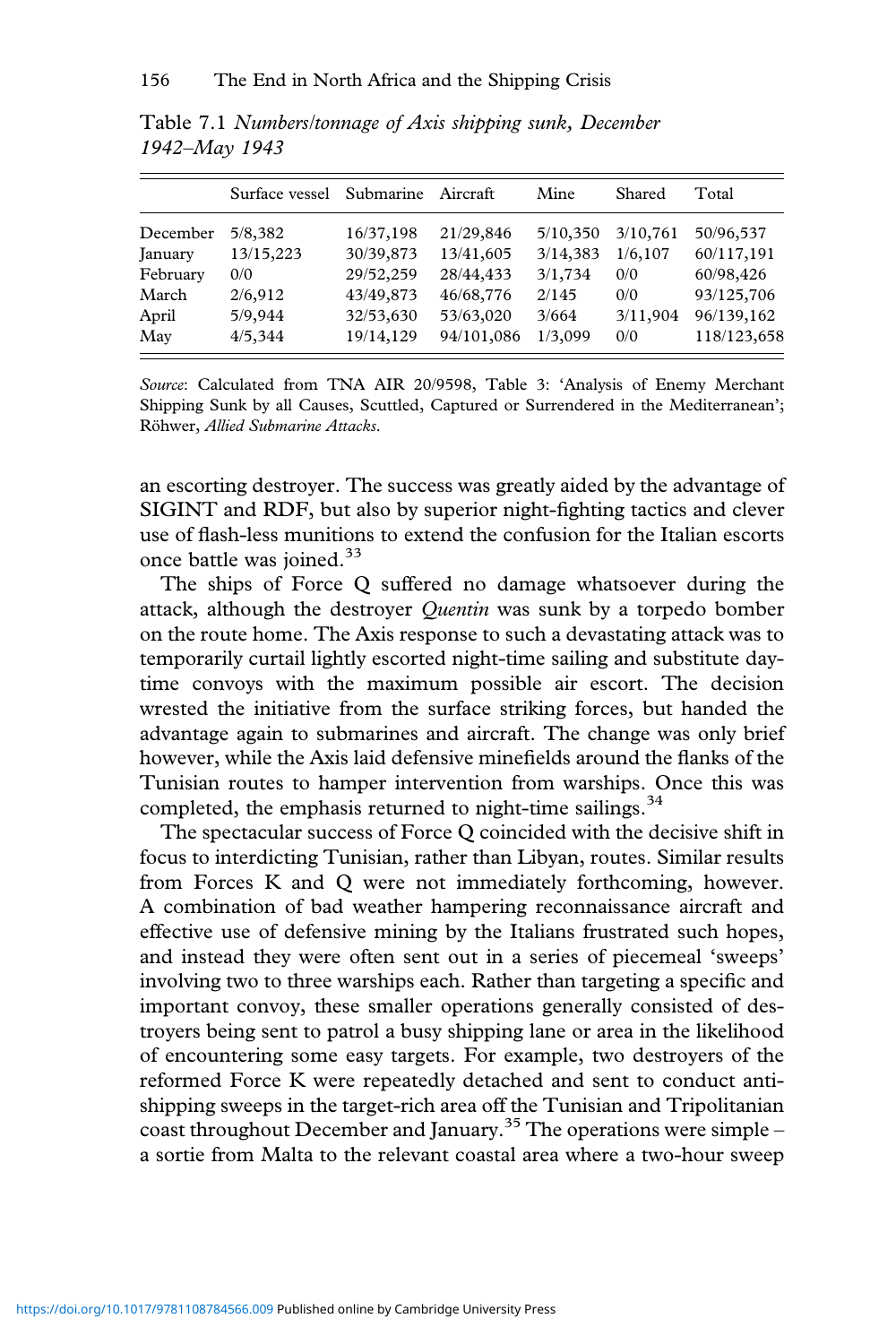|          | Surface vessels | Submarines | Aircraft |  |
|----------|-----------------|------------|----------|--|
| December |                 | 3          | 25       |  |
| January  | O               |            | 27       |  |
| February |                 | 0          | 25       |  |
| March    |                 | 3          | 19       |  |
| April    |                 | 3          | 20       |  |
| May      |                 |            | 38       |  |

Table 7.2 *Losses in anti-shipping operations, December 1942–May 1943*

was conducted before returning. While rather haphazard, these could be very efficient operations when targets were located, achieving multiple sinkings of relatively small vessels for no loss in such a short time at sea. For example, one such sweep by HMS *Kelvin* and *Javelin* on the night of 19/20 January 1943 reported sinking two schooners, four small naval auxiliaries, a motor launch, one small merchant ship and three unidentified small steamships.<sup>36</sup>

The inclement weather and the need to adapt to completely new routes and conditions initially had detrimental effects on all forms of attack as they were switched to the Tunisian routes. Submarine patrols proved difficult, especially at first, as the waters were narrow and often difficult to navigate. This was coupled with the multiple defensive minefields laid by the Axis to cover the routes to Tunis and Bizerte, which hampered submarines just as much as surface forces. Finally, Italian ASW techniques had shown some notable improvement. Consequently, one submarine Captain called it 'quite the nastiest patrol area I have ever endured', while another admitted he hit a 'bad patch' in the period after 'Torch'. <sup>37</sup> These factors help explain the loss of three submarines in December, as shown in Table 7.2. Their scoring remained strong, however, quickly recovering from the difficulties of November, and was helped by the relocation of S8 from Gibraltar to Algiers in January, giving the flotilla easier access to the sea communication routes and a sole focus on the Mediterranean rather than its previous split remit with the Atlantic.

Having definitively switched to targeting Tunisian routes and ports of arrival in December, air power was wielded against them with increasing weight. In the first week of December alone, 128 aircraft bombed Bizerte, thirty-five attacked Tunis and twenty-four USAAF bombers hit Naples, all while eighty-two aircraft made direct attacks at sea.<sup>38</sup> Smaller Tunisian ports like Sfax and Sousse also started to receive attention that month, as Axis coastal shipping was passed down to them from the main ports, as did Palermo, which was regularly used as a stop during passage from Naples to Tunisia. Tunisian ports received 789 attacks in January,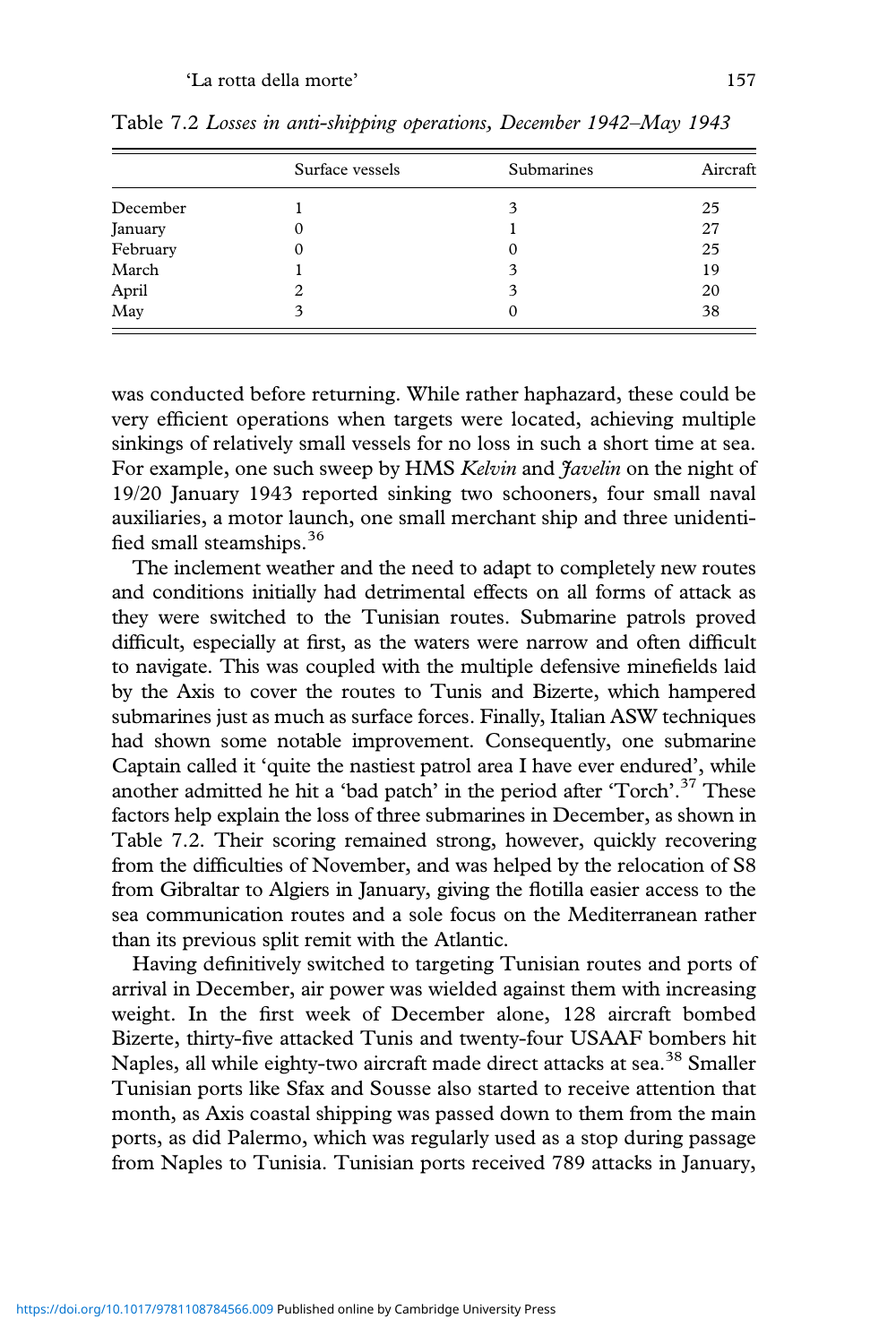while 340 sorties were made against shipping at sea, and others against Italian ports. Although another 340 were made against shipping at sea in February, attacks on Tunisian ports declined to 185.<sup>39</sup>

Part of the reason for this decline was the fact that both senior leaders and aircrews operating out of north-west Africa lacked experience in the co-ordination and conduct of anti-shipping operations. This was evident in the initial decision to use some lumbering heavy USAAF bombers against shipping at sea rather than against ports, and the resulting failure to deliver results thanks to their lack of manoeuvrability. They were later reassigned to port bombing when it was recognised that they were much more suited to that role. It was also belatedly discovered that FAA Swordfish operating from Bône lacked the necessary range to cover most of the sea lanes, and time was lost while replacement Albacores were brought in.<sup>40</sup> Finally, the ongoing bad weather remained a factor over January and February. It was directly blamed by Tedder, and this was later repeated by Portal in response to a query from Churchill about the comparative lack of results despite such huge efforts by air power.<sup>41</sup> An improvement in the weather was certainly one factor behind the improved results from March onwards, as was the arrival of Wellingtons equipped with the new ASV Mk III set to overcome ASV jamming. The Axis had been able to concentrate their ASV jamming efforts more successfully over the Tunisian routes as they were closer to the jamming stations, hampering efforts in January and February. $42$ 

Portal himself expressed concerns about the augmented air defence of Axis convoys, stating that this was the greatest cause of loss of aircraft, a claim subsequently supported by operational research. This reflects increased Axis efforts to counter the threat of aircraft that had been instituted by the 'Comitato per la organizzazione e la protezione dei trasporti per l'Africa' since its creation in September.<sup>43</sup> By early 1943, convoys thus generally exhibited greater anti-aircraft firepower. At this stage, much of the new building taking place were of smaller Siebel Ferries and F-Lighters that possessed powerful armaments of German built guns ranging from 20mm to 88mm, and were often crewed by German specialists. In part this dated from the ongoing efforts spurred by the Comitato, but also from increased pressure from senior German voices into 1943, including Hitler, Dönitz and the Reich Commissioner for Shipping, Karl Kaufmann.<sup>44</sup> Operational research records indicate that over January and February this was indeed the greatest cause of loss among strike aircraft, and Table 7.2 demonstrates a small monthly increase over those two months compared to late 1942.<sup>45</sup>

The Axis also benefited from the constriction of the area of operation in North Africa, as it allowed them to concentrate their remaining air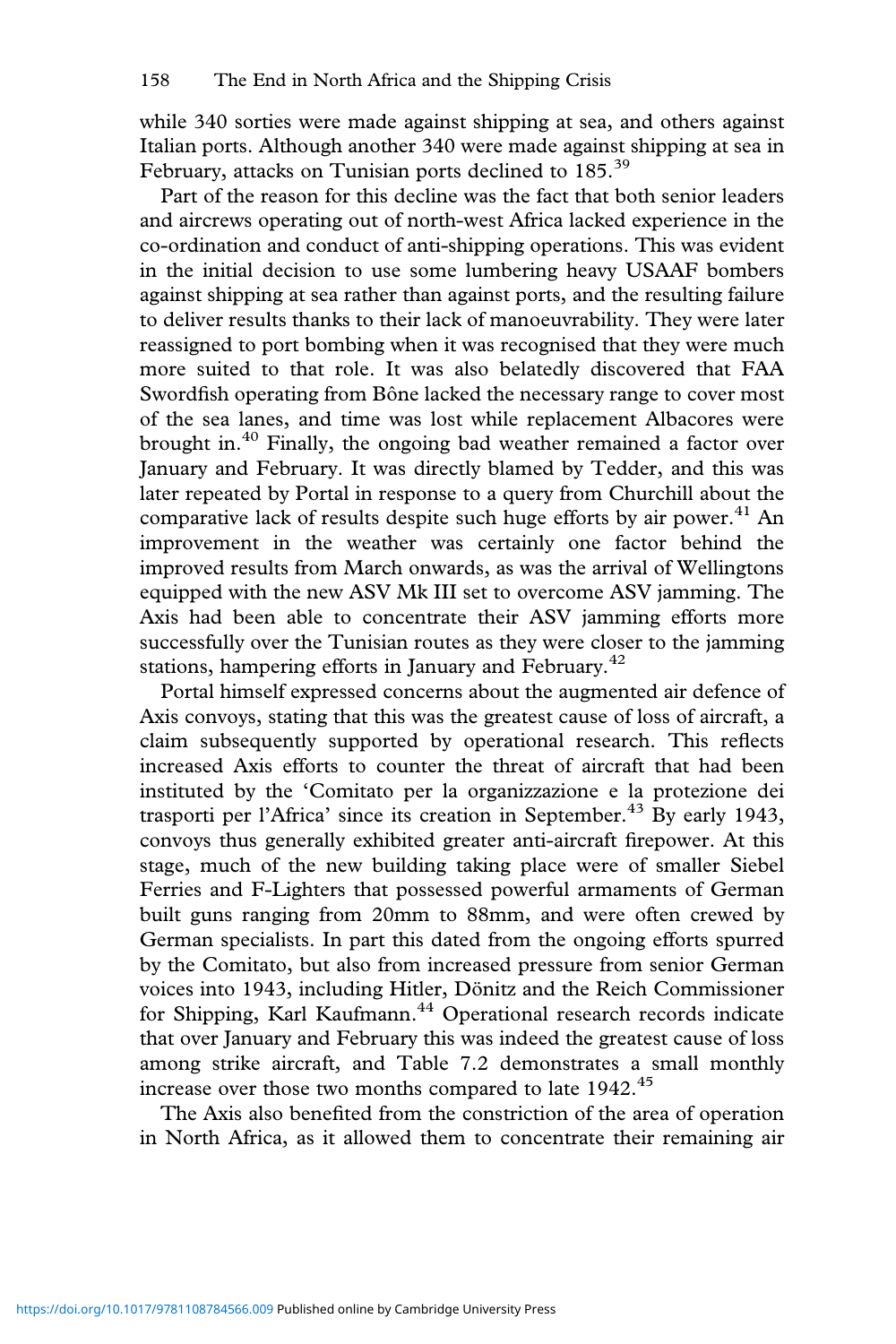power assets and hold an advantage or rough parity in the air over northern Tunisia and the straits through to late January.<sup>46</sup> For some on the Allied side, this very intensification of air defence was itself a marker of success and the subsequent Axis desperation, despite the problems it caused. In Tedder's words:

The degree of air protection now being given by the enemy to his shipping both at sea and in port is clear indication of the crippling effect of our successful shipping strikes on his land operations in Tunisia. Our pressure, if maintained, will prove decisive, but we have now been forced almost entirely off day strikes.<sup>47</sup>

From late December, a concerted effort was made by the Allied Air Forces in north-west Africa to wrest aerial superiority from their opponents, by attacking enemy airfields in greater strength and conducting aggressive fighter sweeps. By February the Axis were at a 3:1 disadvantage in aircraft and also had to contend with dwindling fuel stocks, meaning they had definitively ceded a contest that they recognised as vital to ensuring the supply situation.<sup>48</sup> In this context, monthly Allied losses in anti-shipping operations dropped over March and April, and while they ballooned to thirty-eight in May, many of these came from more dangerous operations in the straits of Messina or around Sardinia, as some aircraft were switched to this role in late April.<sup>49</sup> There were also aerial attacks on shipping in the Aegean by No. 201 Group over March– May, which one operational research report claimed were a 'blow … aimed at enemy morale'. In fact, it seems likely that they were intended as part of the deception operations to suggest an impending Allied landing in Greece, rather than Sicily. Beaufighters, Wellingtons and Baltimores were all used to attack traffic in Aegean and off the west coast of Greece. The report estimated at least 2,340 tons of shipping was sunk plus another 3,385 damaged and that by mid-June day sailings in these areas had almost ceased. It therefore concluded that the effect on morale on the islands was 'probably considerable', although it offered no clear evidence of this.<sup>50</sup>

Along with aircraft, concerns dogged the Axis about British submarine operations, and similar efforts were made to counter these. Mussolini outlined the need for more escorts and Kaufmann ordered the conversion of some seized French vessels into submarine chasers in January, but urged that more of the building capacity was given to the creation of specialised ASW vessels. Concurrently, a report for the Italian high command stressed the 'capital importance' of defending sea communications and the need for more ASW vessels and increased anti-submarine minelaying.<sup>51</sup> These increased countermeasures had an effect, with six submarines lost over March and April: four of them to ASW vessels and the other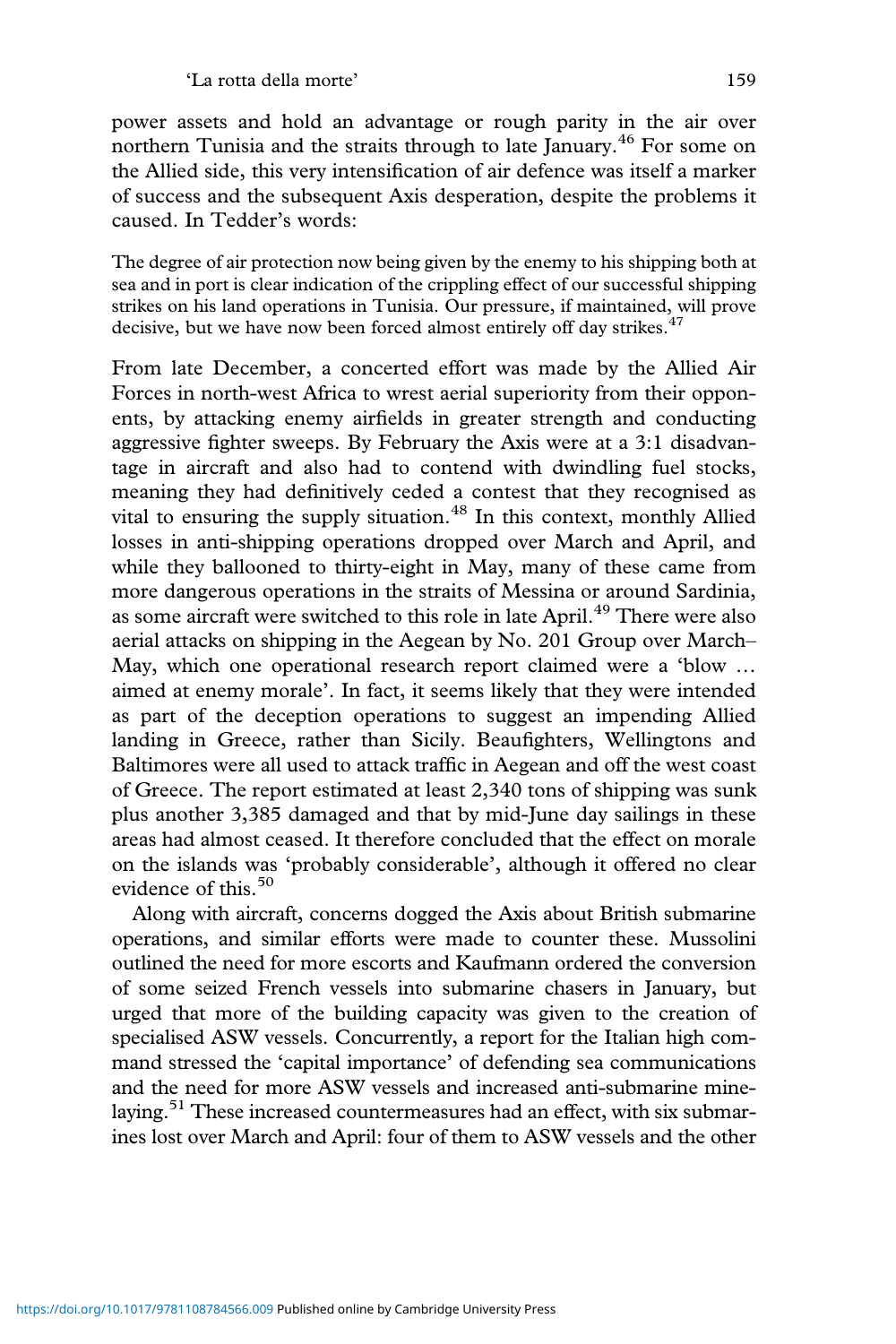two mined.<sup>52</sup> Yet this was not nearly enough to stem the tide of shipping losses. Axis production, especially from Italian shipyards, was very slow. The conversions from French vessels were of relatively low quality, and the escorts themselves suffered grievously. In the first six weeks of 1943 alone, fifteen were either sunk or put out of action for the remainder of the Tunisian campaign.53 British submarines were thus able to inflict their heaviest losses of the war to date over March and April, although their opportunities were rather more restricted in May after the Axis surrender.

During March and April, with such overwhelming air and naval superiority, the Allies descended on the Tunisian routes in an orgy of destruction. Aircraft and submarines were again the primary contributors, although surface forces and mining also contributed. Over those two months alone, 189 vessels of 264,868 tons were sunk, almost exclusively on the Tunisian routes. May eclipsed all other months to that point or to follow, however, with 118 sinkings totalling 123,658 tons, although many of these came after the surrender in Tunisia. Given these devastating losses, it is hardly surprising that Italian sailors nicknamed the Tunisian route 'La rotta della morte': 'The route of death.' 54

## **'Supplies Disastrous': Operational Effects during the Tunisian Campaign**

Withdrawal to Tunisia meant that the Axis now relied on fewer and shorter sea approaches, while the overland distances they were faced with were nothing like those suffered previously across Libya and Egypt. Nevertheless, Allied superiority in the air and at sea enabled their ability to interdict them, especially from March onwards, and the supply needs remained great. In mid-January, Kesselring claimed that 60,000 tons a month reaching Tunisia would be enough to defend the region, while Hitler promised a highly improbable monthly delivery of 150,000.<sup>55</sup> Other estimates differed. Rommel later retrospectively claimed that 140,000 tons of supplies would have been required per month to defend the position in Tunisia from a major combined offensive from both sides. Admiral Riccardi made a similar claim at the end of January 1943, saying that 132,000 tons (including 35,000 of fuel) were required at that stage, but did not expressly state that was a requirement for each month. He also went on to claim that the Navy could only transport a maximum of 70,000.<sup>56</sup> Warlimont claimed in February that a minimum of 70,000 tons a month could sustain the forces and proposed offensive actions on the south-eastern front so long as it was strictly used for military purposes. He, von Arnim and the new chief of the Italian armed forces General Ambrosio all agreed that 80–90,000 tons would be a much more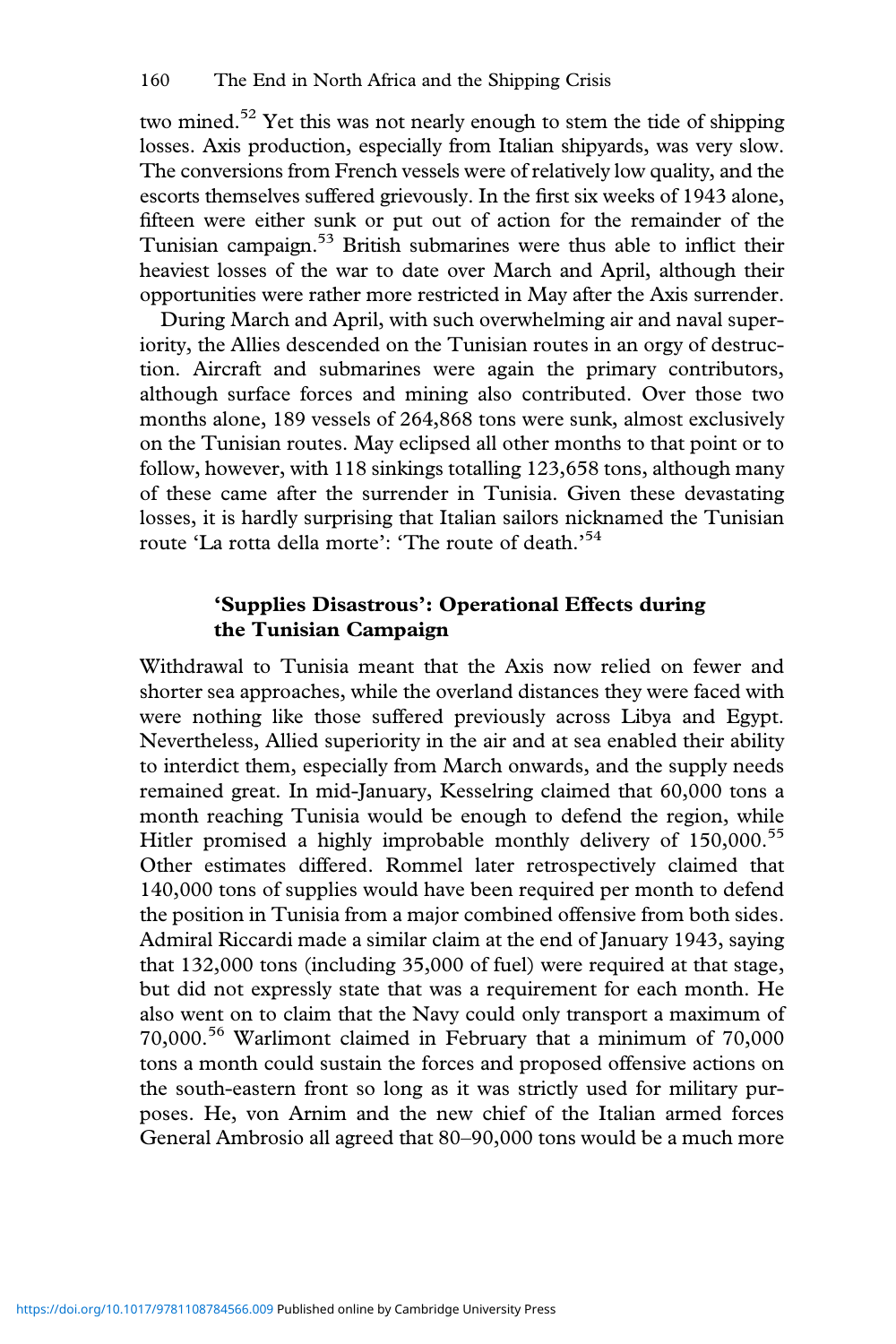|          | Ammunition |        | $\%$        | Fuel   |        | $\frac{0}{0}$ | Total  | Total  | $\frac{0}{0}$ |
|----------|------------|--------|-------------|--------|--------|---------------|--------|--------|---------------|
|          | Sent       | Landed | Lost        | Sent   | Landed | Lost          | sent   | landed | Lost          |
| November | 5,166      | 5,166  | $\mathbf 0$ | 11,947 | 11,947 | $\mathbf{0}$  | 34,339 | 34,339 | $\Omega$      |
| December | 13,993     | 8,278  | 41          | 23,911 | 14,838 | 38            | 84,804 | 60,619 | 29            |
| January  | 15,139     | 11,268 | 26          | 29,522 | 25,580 | 13            | 88,933 | 70,193 | 21            |
| February | 14,802     | 12,406 | 16          | 25,598 | 14,798 | 42            | 77,781 | 60,038 | 23            |
| March    | 18,661     | 12,010 | 36          | 22,912 | 16,634 | 27            | 77,193 | 49,361 | 36            |
| April    | 15,877     | 11,481 | 28          | 17,678 | 10,052 | 43            | 48,703 | 28,623 | 41            |
| May      | 8,511      | 2,197  | 74          | 954    | 623    | 35            | 14,416 | 3,359  | 77            |

Table 7.3 *Cargo tonnages despatched and landed in Tunisia, November 1942–May 1943*

*Source*: Calculated from USMM, *LMI*, Vol. 1, *Dati Statistici*, Table LX, p. 135.

comfortable total for this though, while up to 150,000 would be required if civilian populations were included. $57$ 

As Table 7.3 demonstrates, while there was no effect in November, Allied efforts prevented 20–30 per cent of supplies arriving in Tunisia each month from December to February. Although these were significant proportions, the question of whether they prevented the Axis from receiving their required supplies depends on which set of requirement figures is used. The 60,000 per month specified by Kesselring for Fifth Panzer Army was met in each of these months, albeit just barely. The Axis clearly attempted to ship enough to meet Warlimont's minimal 70,000 or preferred 80–90,000 tons per month over December–March. Yet sinkings at sea prevented the minimum of 70,000 from actually arriving in Tunisia in every month except January, when that mark was narrowly achieved. As for any of the higher figures of over 100,000, no month ever saw that amount being attempted in the first place. If the immediate effect of losses at sea at these times is a little ambiguous, what is clear is that the total losses of shipping were impacting on the ability to send the required resources in the first place. By December, only 140,000 tons of shipping was immediately serviceable for the Tunisian route thanks to the losses to date and the extremely high proportion of vessels under repair; as much as 53 per cent of all shipping space in the Italian area, according to some sources.<sup>58</sup>

While this situation was partly relieved by the acquisition of French shipping (initially 450,000 tons, later over 700,000) from late November onwards, this was a slow process. Less than half of the tonnage was 'even remotely seaworthy' according to Kaufmann, and most of that which was seaworthy still needed work first, slowing its introduction. Some were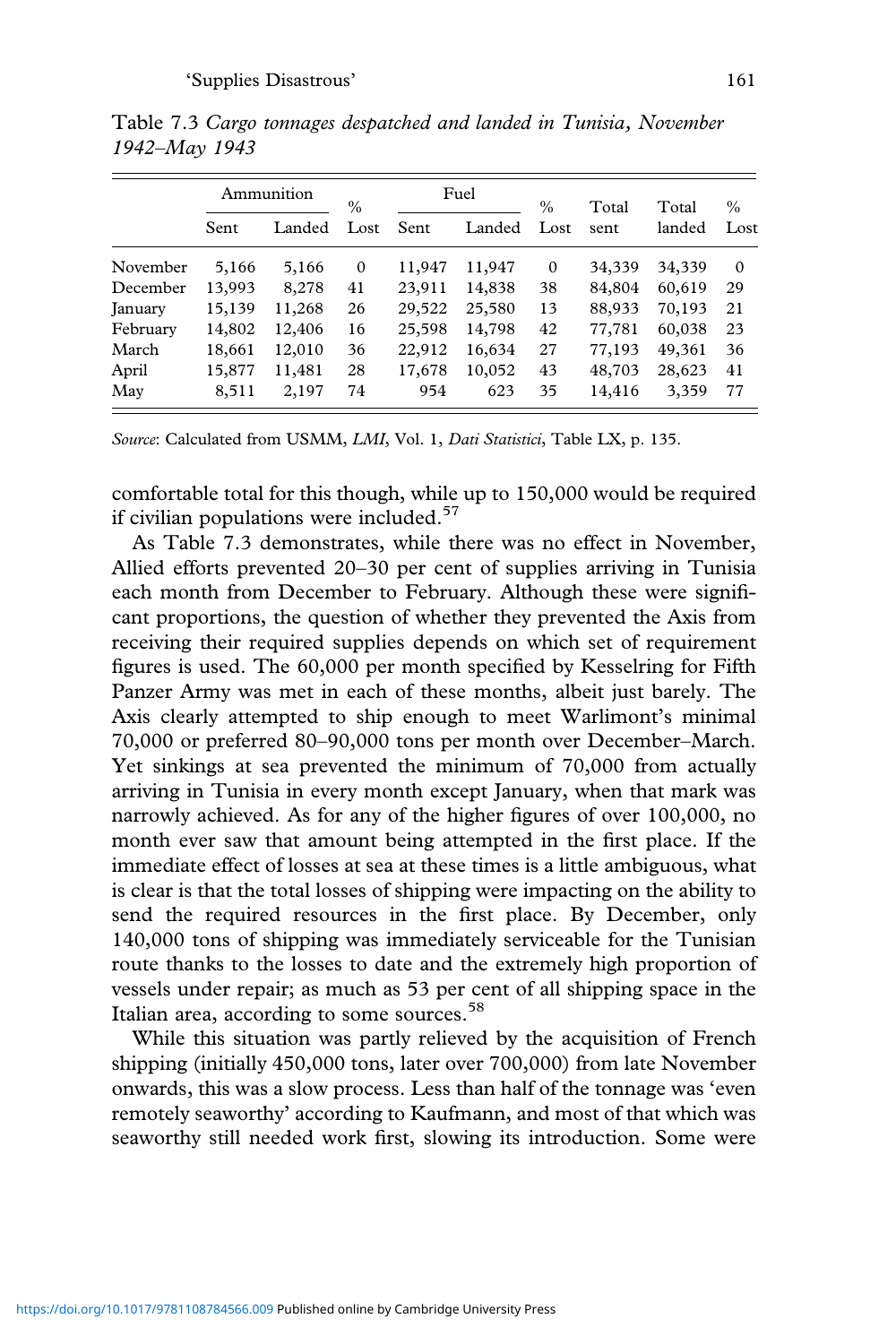

Illustration 7.1 Sunken vessels litter Bizerte Harbour, May 1943. Antishipping operations reached their peak intensity during the Tunisian campaign, while the major destination ports there received repeated bombing raids. The losses suffered during the period led Italian sailors to christen the journey 'le rotte delle morte', or 'the route of death'. Source: www.gettyimages.co.uk/detail/news-photo/bombed-out-buildingssunken-vessels-in-lagoon-after-allied-news-photo/50864420?adppopup=true Credit: Margaret Bourke-White / The LIFE Picture Collection via Getty Images

also large liners, which were unsuited or unable to be used for the task at hand, while others were required for use in the Adriatic or Aegean.<sup>59</sup> Ultimately, only a small proportion of this seized tonnage, possibly even below 100,000 tons, was ever used on Tunisian routes.<sup>60</sup> Given that the combined maximum capacity of the five largest Tunisian ports was 225,000 tons per month when unmolested, it is clear that the total shipping losses had a major impact, as rarely more than a third of this quantity was attempted in any one month. This stands in stark contrast to claims made by the Italian Official History, among others, that the quantities delivered to North Africa were only significantly limited by the maximum capacity of the ports.<sup>61</sup>

As has been noted, the impact of this failure to receive the required supplies did not translate into immediate Allied success in Tunisia, as progress on both fronts was slow over the winter. On Tunisia's western front, this was due to a number of factors. The fact the Allies landed so far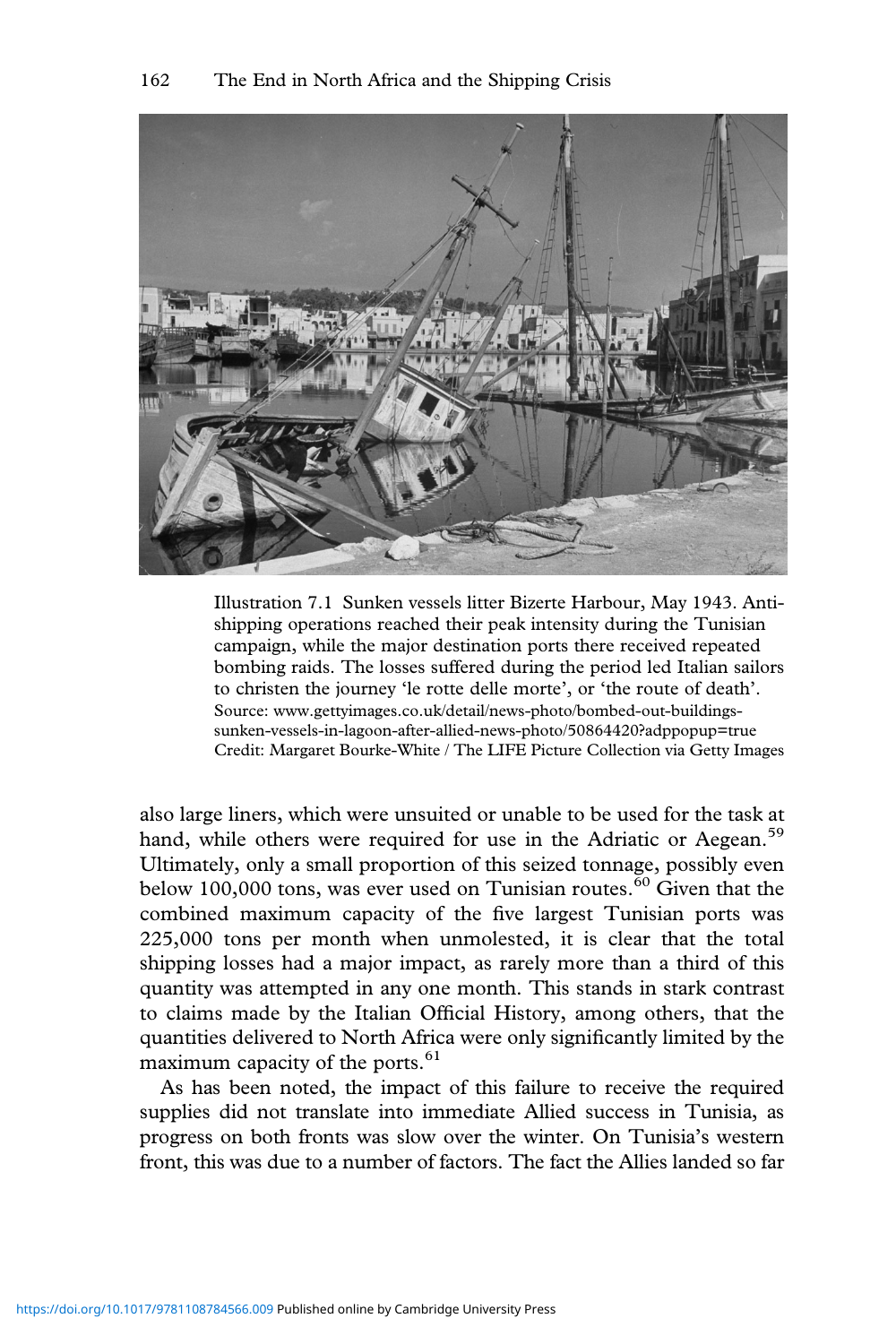to the west for Operation 'Torch' (over 600 miles from Tunis) gave Nehring and his successor von Arnim vital time to prepare an active defence, while the Anglo-American build-up and concentration was also slow. First Army also attempted the first major combination of Anglo-American forces in the field, and they approached this new task by integrating units right down to the battalion level. This led to chaos thanks to differing British and American (and later French) equipment, doctrine and styles of command, along with frictions at all levels. The results in terms of combat effectiveness were so poor that it was never tried again. Furthermore, it was by necessity led by inexperienced commanders and consisted of largely green troops who struggled to integrate tanks and infantry, in comparison to their more experienced opponents who were also able to concentrate their limited air power resources at first to gain a degree of parity. Finally, torrential rains in December put paid to offensive hopes for several months.<sup>62</sup> To the south-east, the issue was simpler. Montgomery's Eighth Army was far more experienced and lacked the immediate complexities of large-scale alliance warfare, but in line with the slow pursuit after El Alamein, the advance into Tunisia was gradual and methodical. Given that a significant defensive position would have to be dealt with, Montgomery continued his preferred method of waiting for a major buildup of forces and supplies, hampered by his own long logistical chain.<sup>63</sup>

The Axis did suffer from supply shortages over December–February, notably of fuel, but these were not enough to prevent them from exploiting their superior fighting effectiveness over the First Army in particular. They achieved a series of tactical successes in these months, most notably at Longstop Hill, Sidi Bou Zid and the Kasserine Pass.<sup>64</sup> While these frustrated the Allies, they were far from decisive victories for the Axis, which failed to build the necessary supplies or requested reinforcements, thanks to the paucity of remaining operational shipping. By early February, von Arnim complained to Kesselring that 'The Army could not fight with shells which were at the bottom of the Mediterranean' and was forced to notify Warlimont that this and the lack of fuel meant that Fifth Panzer Army was no longer fit for major operations. Kesselring recommended that von Arnim's force needed at least two more major mobile formations, ideally divisions, as soon as possible. While efforts were made, the lack of shipping ensured they never fully arrived, elements instead gradually appeared piecemeal and often under-strength over January–April. By the end of January, there were just 74,000 Germans and 26,000 Italians in northern Tunisia, plus 30,000 and 48,000 respectively in the south-east. In 1943 efforts to increase the transport of manpower by using fast destroyers and aircraft allowed quicker and in some cases safer transit for a time, but could not solve the problem of vital tanks, vehicles and heavy equipment, which still had to come via slow, vulnerable merchant ships.<sup>65</sup>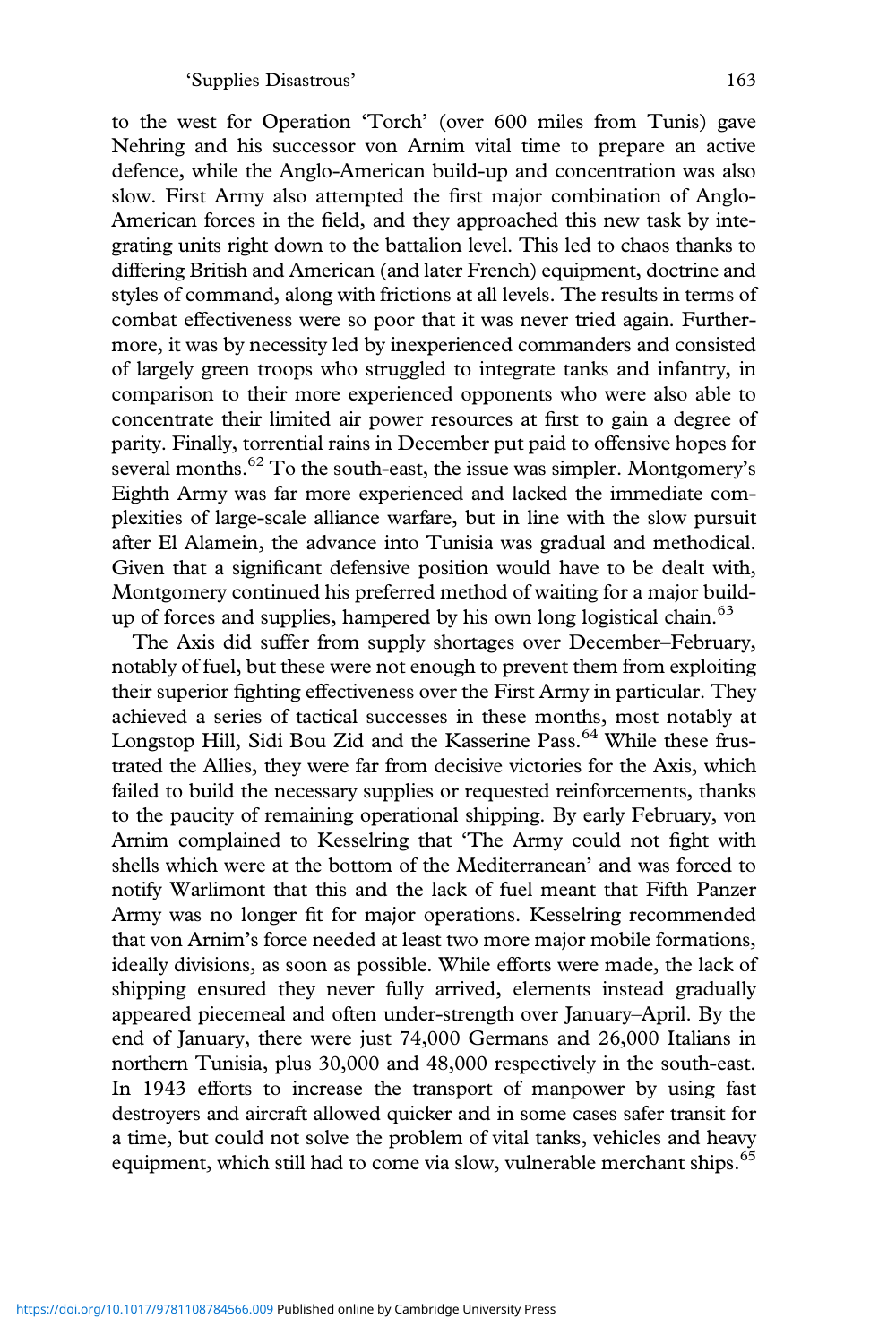The lack of sufficient supplies and combat mass meant that the Axis victories achieved up to February were of a limited nature, even their famous success at Kasserine Pass, and contributed only to stalemate in Tunisia. From then onwards, the ongoing supply problem became completely unsustainable and the tide shifted inexorably towards their ultimate defeat. As Warlimont himself put it in a visit to Tunisia, the logistical situation would soon lead the entire position to collapse 'like a house of cards', before hinting that an evacuation should be mounted.<sup>66</sup> When the Axis spoiling operations 'Ochsenkopf' and 'Capri' were launched in late February and early March, it was without sufficient forces and supplies thanks to shipping losses on both the main routes, and along the Tunisian coast to the smaller ports of Sfax, Sousse and Gabes. These latter ports were effectively neutralised by February, thanks to Allied bombing and coastal interdiction by aircraft and submarines. $67$  The operations quickly resulted in costly failures and only hastened the end in Tunisia.

The botched 'Capri' was Rommel's last direct involvement in North Africa, and he was not present for the subsequent Battle of the Mareth Line in late March, which the Axis had to face while suffering from critical shortages. Reports from 10th Panzer division highlighted the 'gravest concern' regarding these shortages which were forcing them to be extremely conservative with what they had. The entire First Italian Army was down to less than one issue for all types of ammunition, with stocks for armoured and anti-aircraft units especially low at  $0.5$  and  $0.6$  issues respectively.<sup>68</sup> The fuel situation was little better. Diesel supplies for the Italian units were felt to be 'urgently necessary', as stocks were almost depleted, and aviation fuel was desperately short. The Army did have a slightly better fuel supply overall by 26 March, but it was still just  $1.6 \text{ CUs.}^{69}$ 

The fuel situation quickly worsened, and the loss of tanks, vehicles and spares at sea was adding to the Axis losses in the land war itself, greatly hampering serviceability among armoured and motorised units. On 27 March, the Panzer Grenadier Afrika formation reported it was down to just 0.8 CUs of fuel and its last two serviceable vehicles. Nothing was available to be sent from elsewhere in Tunisia to address this crisis; all depot stocks in Tunisia were empty of ammunition for 20mm weapons and medium field howitzers, while stocks for the infantry and anti-tank units were just 0.4 and 0.3 issues respectively. Anti-aircraft and heavier artillery stocks were little better. Von Arnim made an urgent appeal for additional fuel, artillery ammunition and mines to be sent across the Mediterranean, but even if there had been the shipping to do this, it was too late.<sup>70</sup> The last major defensive position on the south-eastern front was lost by the end of the month.

Von Arnim kept up his futile efforts after the battle, complaining directly to OKW 'Supplies disastrous. Ammunition for 1–2 days,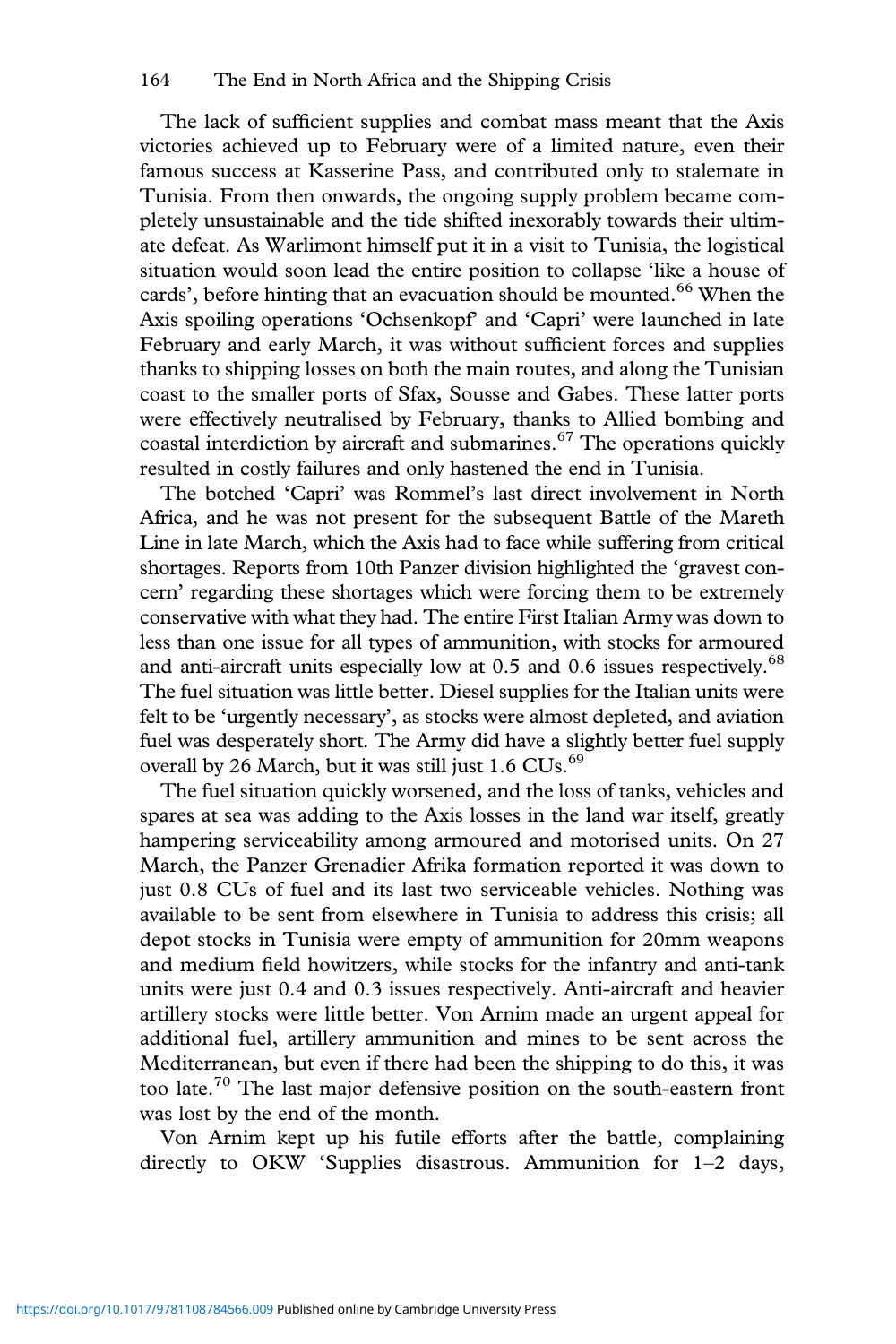nothing left in the depot for heavy artillery. Petrol similar, major movements no longer permitted. No ships for several days. Supplies and provisions only for one week.' <sup>71</sup> Yet fewer than 50,000 tons of all types had reached Tunisia in March, followed by just 28,623 in April. Armoured and motorised units soon lacked the fuel to conduct anything other than basic movement, and later not even that. The regiments of 21st Panzer division, for example, were variously down to between 0.2 and 0.5 CUs of fuel. This meant they did not even have the necessary fuel to bring up supplies, vehicles and artillery from rear areas, let alone conduct effective combat operations.<sup>72</sup> By 1 April, German Naval Command Tunisia confessed that due to lack of fuel for MT, any ammunition that did arrive from Italy could no longer even be delivered to the nearby forces of the Fifth Panzer Army.<sup>73</sup> Given that nearly half of the fuel sent that month was lost at sea, and little more than 10,000 tons of fuel and 11,000 of ammunition were successfully shipped, only miniscule amounts were distributed by various improvised means. Increasingly desperate pleas thus came from frontline units; 10th Panzer division had less than one CU of fuel and reported that some munition types were completely exhausted and others nearing it, 15th Panzer 'urgently' requested medium artillery shells, but over a third of the ammunition shipped in March had been sunk.<sup>74</sup>

Despite the arrival of some fuel supplies early in April, thanks largely to a special effort to ensure the arrival of the tanker *Regina*, by the night of the 7th, the German divisions in Tunisia still only each held between 0.4 and 0.8 CUs. The remaining Italian armoured and motorised units were soon reduced to acting in static defence roles while the mobility of the German armoured divisions was felt to have been 'crippled'. Von Arnim advised Kesselring that only short movements were possible for the better-supplied units, but most units were being forced to move on foot.<sup>75</sup> By the middle of April the Axis forces were crippled by the lack of fuel, ammunition and transport as anything other than token shipping efforts virtually ceased. The Chief Quartermaster of Army Group Africa reported at the end of April that all units were down to just 0.2 CUs, while depots were virtually empty. By 2 May, all divisions except 10th Panzer had run out of fuel entirely. Five days later, the last remaining serviceable Axis aircraft in Tunisia were ordered to evacuate under the cover of darkness, while the last Italian aircraft left on the 12th.<sup>76</sup>

In light of these crippling shortages, the Allied offensives on both fronts brought quick success despite certain instances of bitter Axis resistance where the terrain favoured static defence. The resource-starved Axis forces eroded under constant pressure from the massive Allied superiority in all arms, and there were occasions when the Allies were able to exploit greater manoeuvrability alongside their greater firepower.<sup>77</sup> As the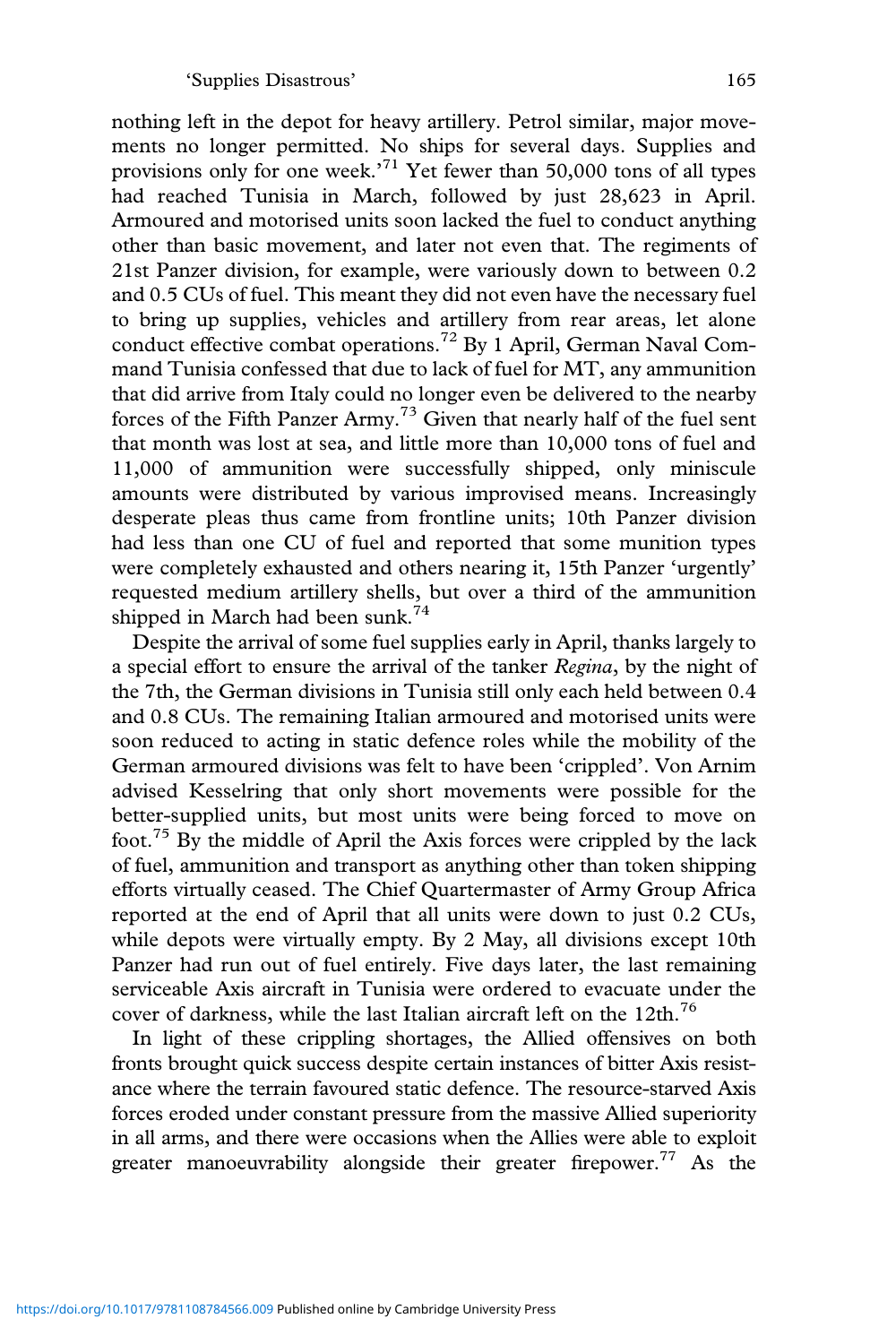end approached, Operation 'Retribution' was launched to prevent any evacuation by sea, alongside Operation 'Flax' to stymie any efforts by air. The question of a full-scale evacuation had been discussed by various Axis political and military leaders at several points over spring, and was urged by some, including Rommel, but was never very seriously considered. Both Hitler and Mussolini seem to have clung to the hope that Tunisia could have been held right up to May, probably encouraged by overly optimistic reports from some quarters. Hitler then issued one of his characteristic 'fight to the last round' orders, officially precluding any attempt.<sup>78</sup>

It is highly unlikely that a different policy would have mattered, however, as even ignoring Allied control of the air and sea, they simply lacked the shipping to pull off an 'Axis Dunkirk'. Kesselring had admitted as much to Messe on 16 April, noting they lacked anything like the means required to remove nearly 300,000 men. By late April, the Italians could offer only around 70,000 tons of shipping for Tunisia, with nothing additional immediately forthcoming from the French tonnage.<sup>79</sup> Other, more realistic options were considered, such as evacuating only selected German units or senior staff, but this proved impossible.<sup>80</sup> Even von Arnim's hope to ship 7,000 sick, wounded and civilians fell apart, as the three ships he had assigned to the task were all damaged or sunk by air attack before loading had even started. Orders for a limited evacuation of German headquarters personnel on 7 May suffered a similar fate.<sup>81</sup> Ultimately, evacuation never got further than a few scattered, very smallscale attempts at improvised endeavour. Men tried to slip past the naval cordon in the darkness in a variety of small craft and even rowboats, and around 800 were captured in groups ranging in size from a handful to over 100. Some other vessels were sunk or rounded up by patrolling coastal forces. Efforts at airlift suffered even worse, as 'Flax' accounted for the destruction of more than 400 Axis transport aircraft. Only a few succeeded in escaping by air and sea, with sources giving totals ranging from 600 to 800.<sup>82</sup>

The anti-shipping campaign, now pursued with the aid of American air power, had clearly positively influenced the war in Tunisia for the Allies and prevented any Axis escape, but the ramifications of attrition to Axis shipping were actually much wider.

## **For Want of a Ship: Shipping Losses and the Collapse of the Axis Position**

By the end of September 1942, it was clear to the Axis that they were approaching a shipping crisis in the Mediterranean. They had lost a total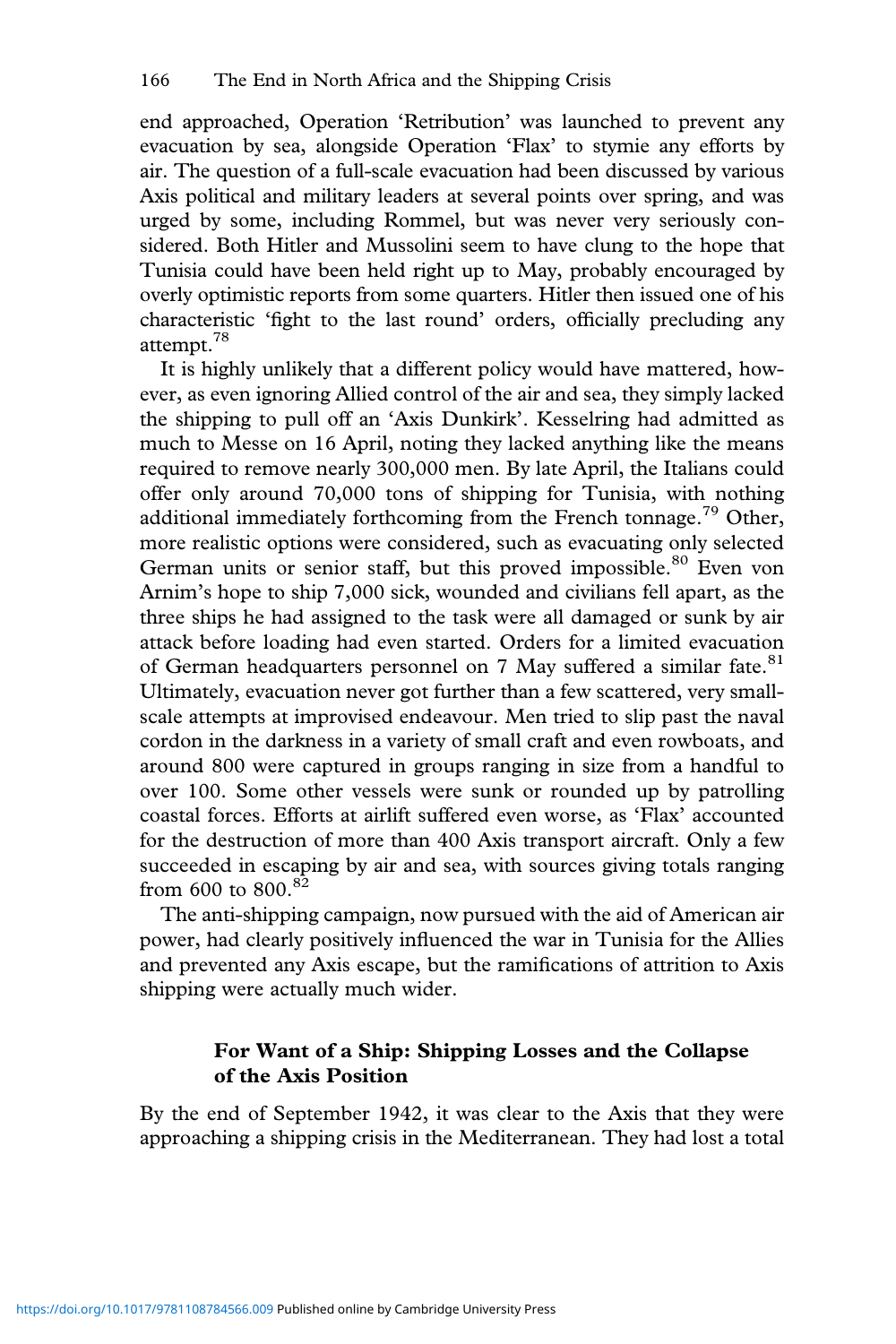of 486 ships totalling 1,188,206 tons to enemy action since June 1940, to which must be added the losses by other or unknown causes, and the large quantity of shipping under repair. By contrast, the Italians only launched 295,303 tons of newly constructed shipping over the whole of 1940–42, supplemented by those vessels they purchased, those constructed or transferred to the theatre by the Germans and those seized from defeated nations.<sup>83</sup>

In an attempt to stem the impact of shipping losses, a renewed programme of construction for the Italian Merchant Marine was announced in September, to be accompanied by an increased focus on escort units in naval production. It planned for 129 ships of 577,210 tons made from steel, plus thirty ships of 54,000 tons constructed from reinforced concrete. The highly ambitious project (which was ultimately unrealised) required a vast input of additional material, notably 25,000 tons of steel over October–December 1942 alone, which only Germany could provide. Even if that was provided, and the full quota of 11,000 workers assigned to the merchant marine focused solely on the project, it could not be completed before February 1944 at the earliest. It was thought that the addition of 3,000 more workers would expedite this to November 1943, but it was not clear where this skilled manpower could be found.<sup>84</sup> The emergency construction programme was planned to run alongside the construction already scheduled for 1943, pushing the timetable back further to August 1944 and exacerbating Italy's perennial problem of paucity in raw and semi-finished materials. It also retained an imbalance in the assignment of skilled shipyard workers. Of the 48,242 shipyard workers as of 1 August, 25,650 were assigned to new military construction and just 10,932 to mercantile construction. In an indication of just how much damage had been inflicted during the anti-shipping campaign and against the Navy, the remaining  $11,660$  were dedicated to repair work.<sup>85</sup>

The emergency programme, therefore, did not seem likely to fix the immediate problem of shipping requirements for North Africa, let alone across the whole Mediterranean. As Mussolini pointed out at a high-level conference on 1 October:

Remember that in addition to supplying the ongoing war we must supply Sardinia and Sicily, Dalmatia, Albania and Greece, not to mention the coastal shipping which must continue to take place, albeit in small scale. The problem which the Merchant Marine has therefore been faced with is that related to the different armed forces, because it is closely connected to them.

It was admitted that in order for the programme to be realised there would need to be a great increase in raw materials, expanded plants and machinery, sufficient workers, and most of all help from Germany.<sup>86</sup>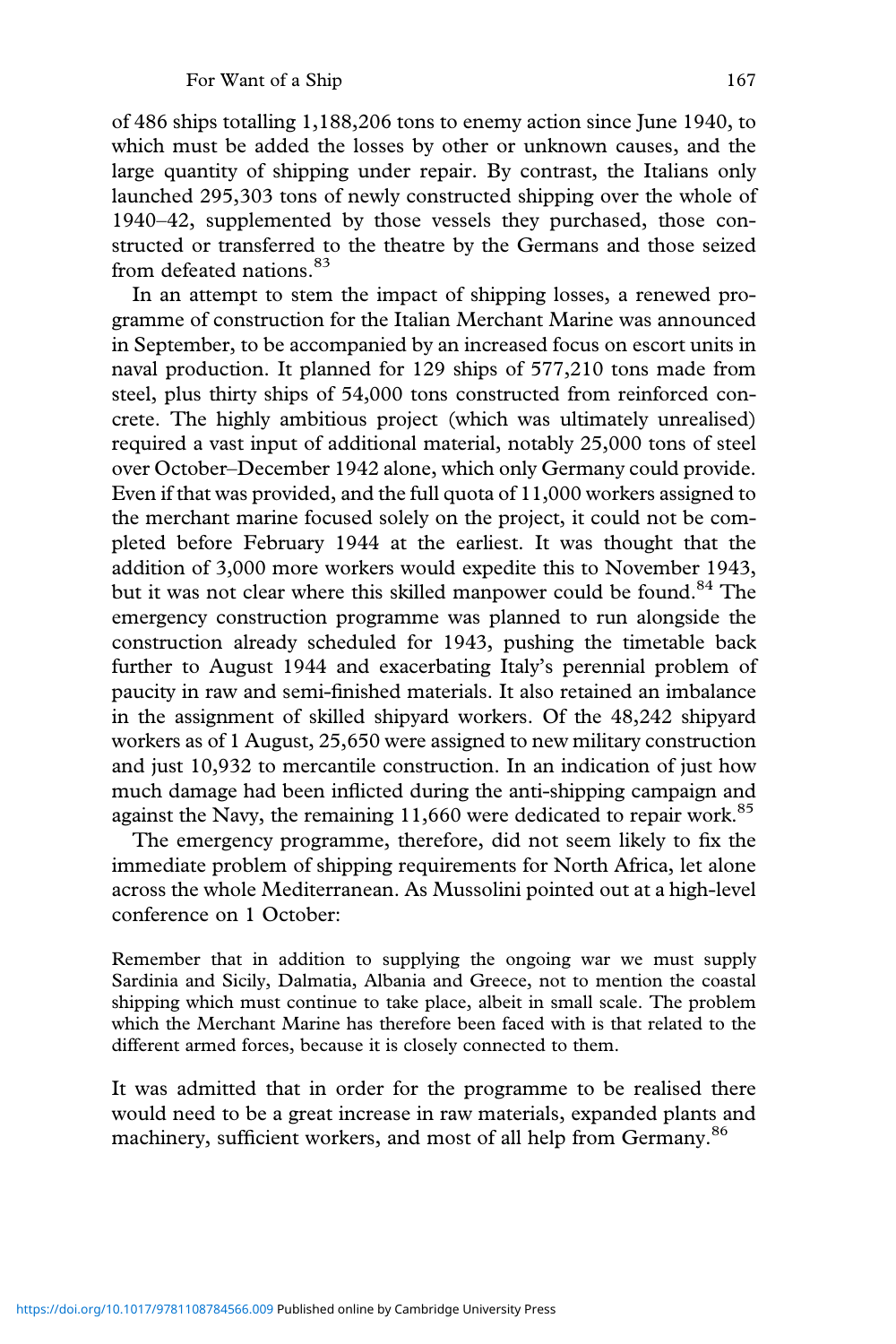Taking the floor at the meeting, Italy's Minister of Communications, Giovanni Host-Venturi, emphasised that leaving aside new construction, there was a deficit of 167,000 tons of merchant shipping for the minimum needs across the theatre and at home. Increasing traffic to somewhere like Tunisia would further degrade the situation elsewhere, as 'Any additional demand for ships for military needs affects transport for food and of those for the war industry.' He warned against the temptation to reduce transport for non-military purposes as doing so would then impact the import of raw materials, which were needed for the construction of new shipping, among other things. It was a vicious cycle that seemed to lack any quick solution. Host-Venturi could not even say whether the new construction would actually result in an overall increase in shipping or form only a replacement of losses, as it depended on whether enemy action continued in terms of scale and efficacy. Mussolini's mournful, and rather belated, response to Italy's myriad problems was simply that they should not have entered the war until 1942!<sup>87</sup>

Similar concerns were expressed by the Germans around this time, with Kaufmann warning in October that with the current rate of loss, the time would soon arrive when there was simply not enough shipping to keep North Africa supplied. The OKW was clear that plenty of materiel was sitting in Italy awaiting transit to keep the Axis forces supplied, but the question of actually transporting it was vexing.<sup>88</sup> The solution to the crisis seemed to lie in the form of French tonnage, and many were initially confident that seizing what was available after the occupation of Vichy territories would rectify the shortage of capacity. Kaufmann boasted to Hitler in December that the process of seizing, readying and utilising it would be quick and easy. Kesselring offered his Führer similar assurances and the more cautious Host-Venturi, although bemoaning in January the loss of six ships for every new one being built, noted that 'we can look with some serenity to the situation due to the availability of 400,000 tons of French shipping'. The reality proved extremely different. It soon became apparent that not all the vessels were in a seaworthy condition, while the vast majority were incapable of carrying the tanks and heavy equipment that was needed in Tunisia.<sup>89</sup>

By early February, Kaufmann reported a total of 742,037 tons as having been 'procured', yet only 107 vessels of 356,610 tons were actually seaworthy and had been transferred to Italian ports. The rest needed further refit, or more serious repair, while some were considered too damaged or unseaworthy to be worth the effort. The vessels were split roughly 60:40 between Italian and German control, although some were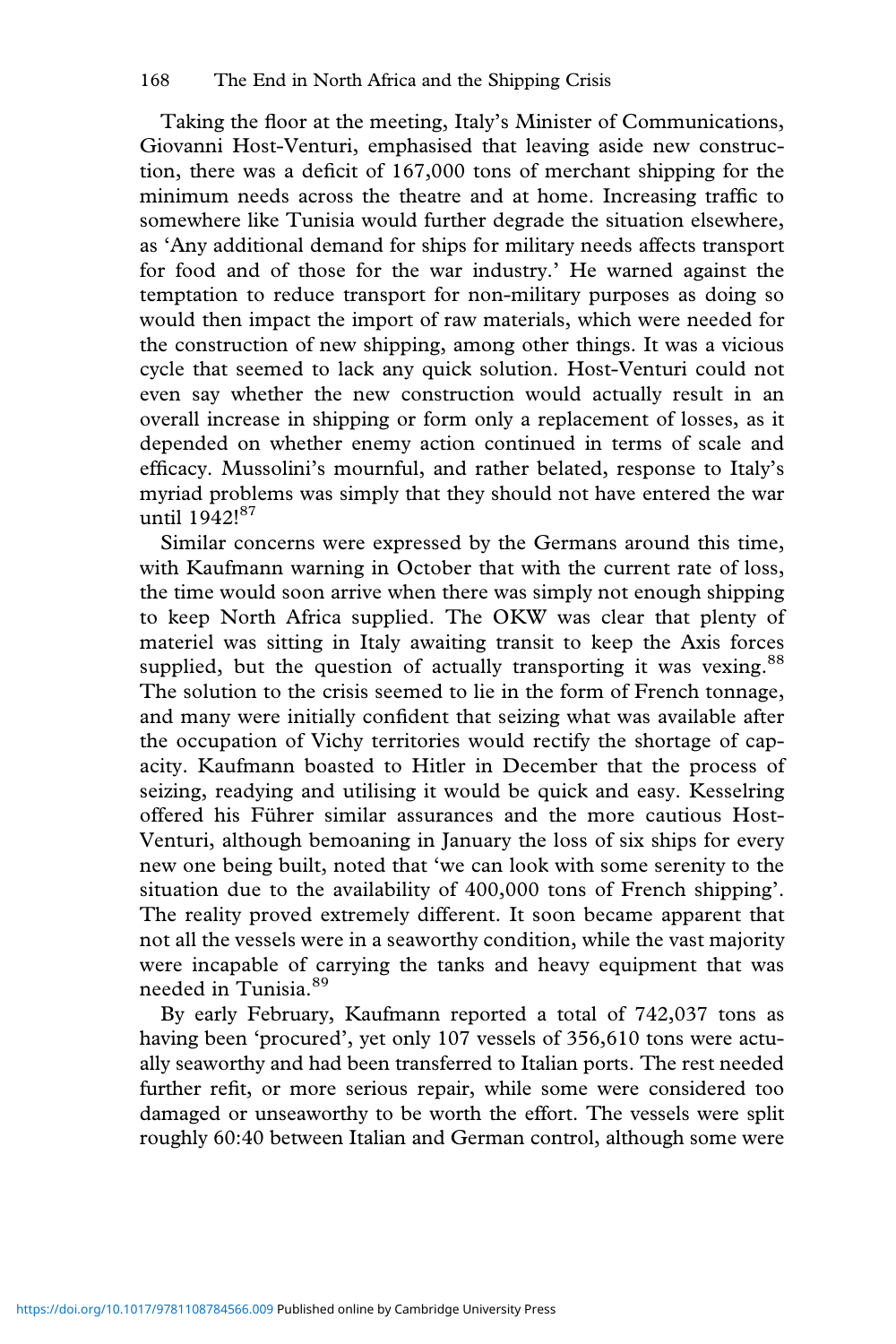still not ready for full service, while others were earmarked for the Aegean and the Black Sea. Given the increasing losses on the Tunisian route, Kaufmann was also forced to repurpose fifteen of the smaller vessels to be used as makeshift escorts. He warned that despite the increase in tonnage, the current rate of loss would make it 'impossible to ensure the necessary supplies for Tunis'. Kesselring also recognised that the French tonnage did not represent a panacea and made a similar admission, much to Hitler's fury.<sup>90</sup> Numerous efforts were made to reinvigorate emergency building programmes, stimulate the repair of damaged shipping, to improve the management and administration of shipyards (generally by increasing German control), or to bring the parts to construct small vessels from Germany to southern France and Italy by rail or inland waterways. Hitler even urged the abandonment of all safety regulations in ship design in order to speed construction, as 'life jackets were much easier to make than bulkheads'. 91

It was too late to save the situation in the central Mediterranean, however. By mid-April a total of 132 former French or neutral merchant vessels of 464,000 tons had been taken over and made serviceable. Of these, 34/145,000 were heavily damaged and in long–term repair, and 37/118,000 had been sunk. A further 18/49,000 were sent to the Adriatic and Aegean and 2/4,000 to Black sea, leaving just 41/148,000 for the Tunisian route, Sardinia, Corsica, Sicily and coastal shipping combined.<sup>92</sup> Although this could be supplemented by some of the remaining original Italian tonnage and the efforts to concentrate very small vessels in the theatre, it was clearly insufficient for Axis needs and the ramifications were great, reaching beyond the shores of Tunisia.

The combined impact of sheer attrition to shipping and the Axis focus on Tunisia with what was available led to dire shortages elsewhere. These were perhaps most evident in the case of Sardinia, despite the fact that only limited attempts had been made to attack its supply routes directly. The heavy losses sustained by Axis shipping meant they were forced to economise on shipping space to Sardinia in order to free up more vessels for North Africa, particularly from October 1942 onwards.<sup>93</sup> The squeeze on supplies quickly made itself felt on the island, and as the greatest Axis need in North Africa was fuel, it was this resource that saw the greatest economisation. By late November, German authorities in Sardinia were complaining that the fuel situation had become 'very strained'. 94

This was problematic for the Axis powers, as Sardinia remained an important air base from which to menace Allied convoys through the western basin to Algeria or to Malta. The former was particularly crucial if there was to be a serious attempt to retain a long-term foothold in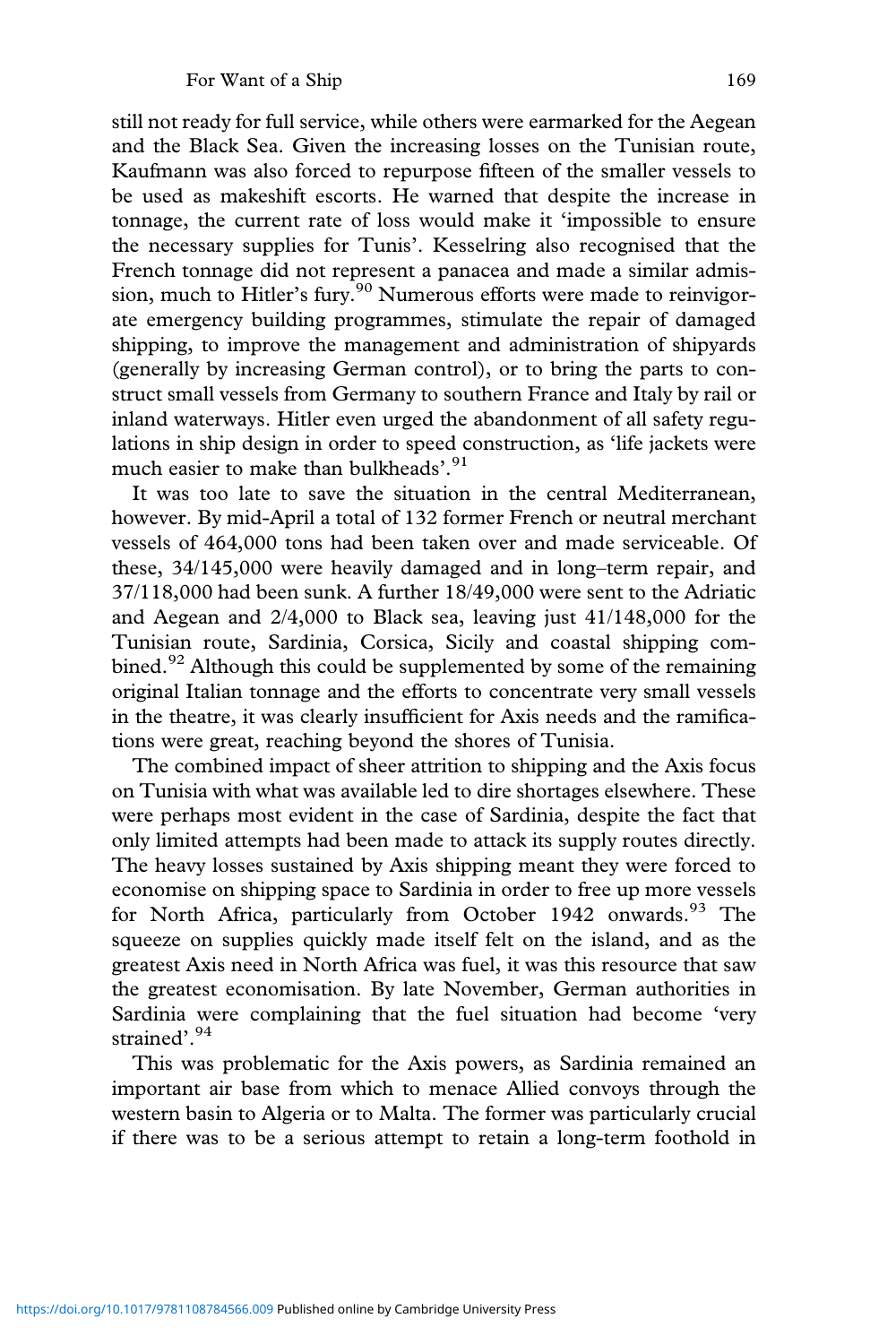Tunisia. Sinking ships carrying supplies to the Allied First Army would have a detrimental effect on their ability to mount major offensives, and thus aid the Axis defence. In March 1943, Kesselring thus emphasised the 'importance to smash Allied seaborne supplies' as 'Every ship destroyed gives most effective support to the defensive battle.<sup>95</sup> The dearth of incoming supplies, however, greatly hampered the ability to prosecute such efforts. Much of this was simply the result of a lack of shipping due to losses and commitments elsewhere, but it was exacerbated by several major bombing raids. The key Sardinian port of Cagliari was attacked multiple times from February to May. Ten large vessels were sunk in the harbour, along with an unknown number of auxiliaries. After a raid on 28 February, it was concluded that greater use would have to be made of the port of Olbia in the north due to damage an obstruction by wrecks. By the aftermath of the raid of 13 May, the majority of quays and moles were unserviceable, and the cumulative damage had rendered the port 'almost completely useless'. 96

By late March, fuel stocks were sufficiently low to significantly hamper air operations. Not only that, but insufficient spares were arriving in order to keep the aircraft serviceable. Of the sixty-two German aircraft on the island on 7 April, only thirty-three were in a serviceable state.<sup>97</sup> The situation continued to worsen, with an appreciation on 5 May showing that for all but one of the airbases on the island, stocks of aviation fuel were very low, and in one case held just two tons. Olbia, the one exception, had 193 tons, but the central tank depot for the island was completely empty. Daily consumption even for restricted operations was placed at 29 tons, meaning stocks at Olbia would have to be shared around in order to keep some of the airfields operational at all.<sup>98</sup> During November 1942, the Allies did lose over 100,000 tons of shipping to a variety of causes including air attack, but due to this strangulation of Axis supplies and to Allied air raids on airfields, this threat quickly diminished the following spring. While forty-five Allied merchant ships were lost over January–March 1943 the tonnages were much lower, and just nineteen were lost in the following three months.<sup>99</sup> While unwelcome, these losses were well within the Allied capacity to cope and much lower than some of the early concerns about potential loss rates, particularly from the American JCOS. The Allies were comfortably able to meet and exceed their supply demands by sea to the Algerian ports for the First Army and attached air forces.<sup>100</sup>

Similar issues were felt in Corsica, although as its supply routes with Italy were shorter and more distant from Allied air and naval bases, supplying it was a safer prospect. Even Sicily was feeling great strain,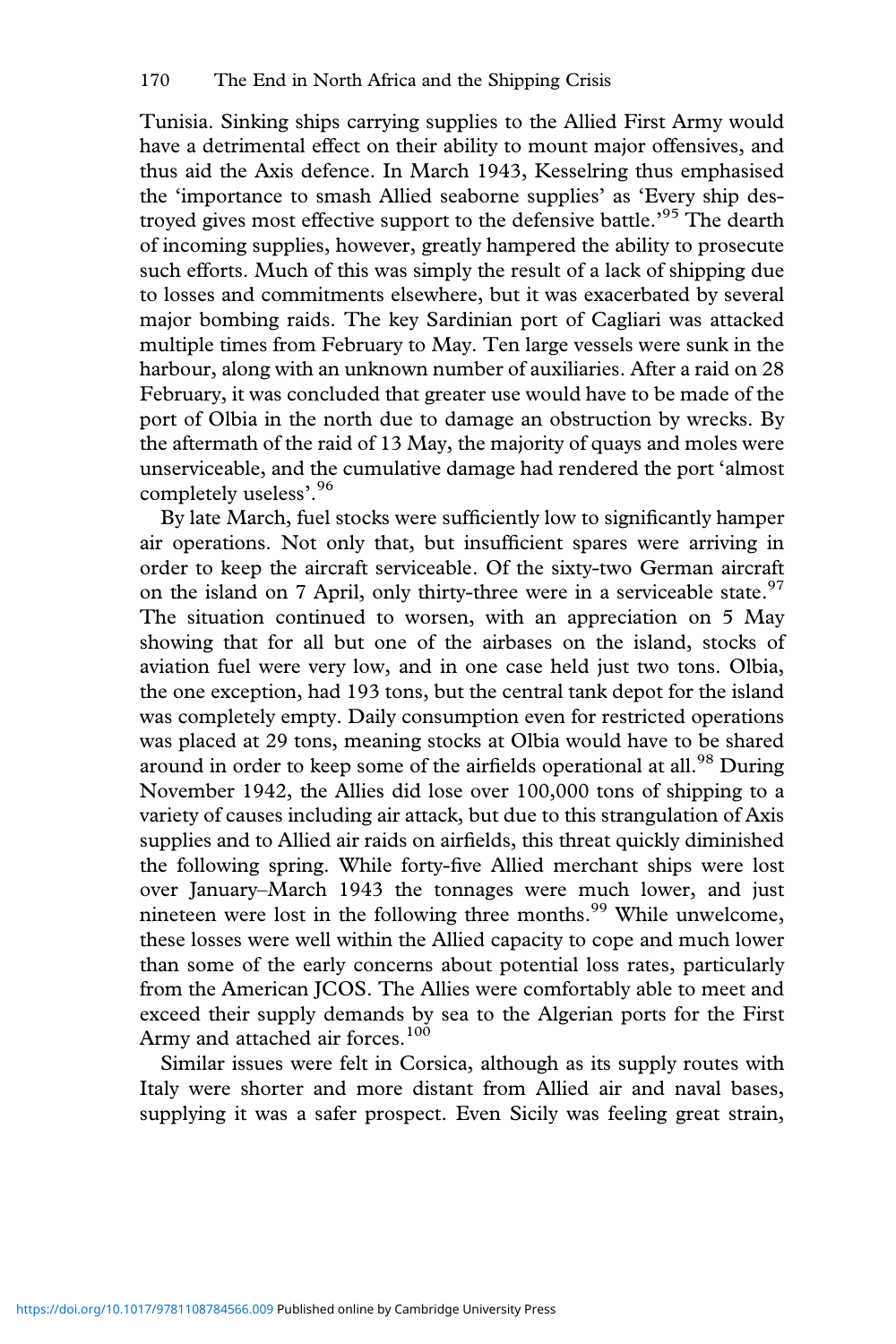partly due to the attrition to shipping, and partly to Italy's general lack of raw material and the exportation of so much war materiel out of the country. Weichold claimed that in February, 'there were days in which, throughout the whole of Sicily, there was not even a ton of fuel to be found'. <sup>101</sup> Just after the Axis surrender in Tunisia, Admiral Dönitz estimated the monthly supply requirements of Sardinia at 80,000 tons and Corsica 20,000. He felt that the period of 'relative calm' after the fall of Tunisia should be used to build up stocks of supplies in Sicily, Sardinia and Corsica. However, he also appreciated that due to heavy losses, there was not sufficient shipping available in the Mediterranean to do this, and greater efforts should be made to increase the amount available.<sup>102</sup>

This was problematic given that the ramifications of the shipping crisis stretched as far as the Aegean, where the shortage of tankers was especially felt. By August 1942 aviation fuel on Crete was sufficiently low that air transport to Africa had to be suspended, which had further exacerbated the supply problem for Rommel. The situation quickly worsened, and intercepted GAF signals demonstrated that they laid the blame on the breakdown of the tanker service in the Aegean.<sup>103</sup> From September to November, a crucial period of the war in North Africa, the fuel situation in Crete was 'in crisis', greatly curtailing the operation of transport aircraft.<sup>104</sup> In such a situation, even the small number of sinkings in the Aegean could have a direct effect. The torpedoing of the tanker *Arca* in October further worsened the situation and forced another tanker to be transferred there.<sup>105</sup> Not only were transport flights suffering, but the lack of fuel being delivered to Aegean territories affected the ability to fly convoy escort sorties there and in the eastern basin.

While they remained small, sinkings in the Aegean did increase in 1943, as aircraft from No. 201 Group and submarines of S1 intensified their attacks from March onwards. While attacks did increase, the potential threat to shipping was often considered worse by Axis authorities than the actual results. The paucity of escort forces available meant that a handful of attacks in a concentrated area often caused the suspension of shipping, even on very short routes. This was further exacerbated by the increased mining efforts; while still limited, they resulted in further Axis shipping suspension due to a lack of minesweepers. The sinkings and shipping suspensions worsened the supply situation on the islands, and by early April the Axis naval commander in the Aegean warned that ASW operations were being curtailed and would soon have to cease due to lack of fuel. $106$